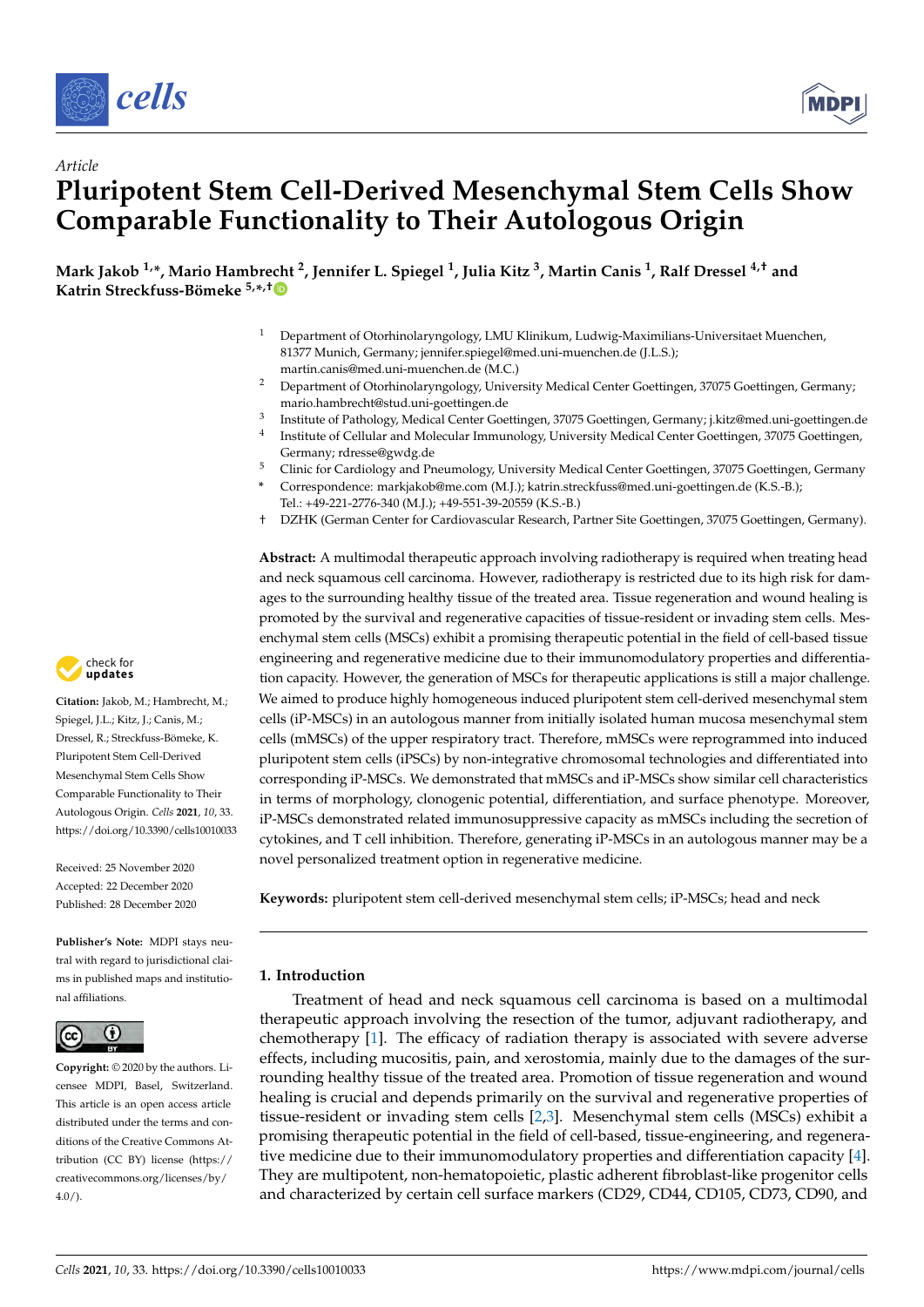CD106) [\[5,](#page-15-4)[6\]](#page-15-5). In addition, they have the capability to differentiate into multiple cell lineages including chondrocytes, osteoblasts, adipocytes, tenocytes, or myocytes [\[7](#page-15-6)[,8\]](#page-15-7).

Moreover, MSCs are described to exhibit immunosuppressive properties due to immunomodulation of dendritic cells, T cells, B cells, and natural killer (NK) cells [\[9](#page-15-8)[–12\]](#page-15-9). They have been shown to promote tissue repair and regeneration in vitro and hold promise for MSC-based therapies of tissue damage, including ionized radiation-induced lesions [\[13](#page-15-10)[,14\]](#page-15-11). MSCs of the head and neck region have been found to promote the regenerative function of NK cells, which in turn mediate angiogenesis and tissue growth in peripheral tissues to initiate repair after infection and inflammation [\[15\]](#page-15-12). Furthermore, systemic or local application of MSCs results in a remarkable therapeutic benefit in graft-versus-host disease, Crohn's disease, and chronic wounds, such as diabetic ulcers [\[6\]](#page-15-5). In cases of xerostomia, patients reported a significant reduction of symptoms after local injection of adipogenous MSCs within a placebo-controlled randomized trial [\[16\]](#page-15-13).

However, a functional heterogeneity within MSCs is reported, which might be based on differences in donor source, culture protocols, and expansion levels [\[17\]](#page-15-14). MSCs derived from different tissues (e.g., bone marrow, fat, mucosa, or parotid gland) exhibit diverse biological properties [\[18–](#page-15-15)[20\]](#page-15-16). Consequently, the extension of homogeneous MSCs bears a major challenge in order to meet specific criteria for therapeutic applications. Under radiation, MSCs from the head and neck area retain their MSC-like capacities [\[21\]](#page-15-17). The interaction characteristics with other immune cells via cytokines and chemokines appear maintained, as well as the migration potential. However, post-radiation, the potential of replication is impaired, which could possibly lead to a depletion of the local MSC-pool after irradiation.

The generation of human-induced pluripotent stem cells (iPSCs) from adult somatic cell sources opens the possibility to generate high numbers of cell populations on a patient-specific level [\[22\]](#page-16-0). iPSC-derivatives have been widely used to study hereditary diseases in vitro with a correlation to the predicted phenotypes [\[23–](#page-16-1)[25\]](#page-16-2). In addition, iPSCderivatives were used for transplantation in order to enhance regenerative capacity in the injured tissue [\[26\]](#page-16-3). However, they could represent an important alternative source for functional MSCs. MSCs are well-established somatic cell sources for reprogramming into iPSCs with high reprogramming efficiencies [\[22,](#page-16-0)[27\]](#page-16-4). Vice versa, iPSCs have been successfully differentiated into functional MSCs (iP-MSCs) with high efficiency [\[28\]](#page-16-5), which might potentially serve as an ideal source for homogeneous and high-quality MSCs. However, less is known about the functional and biological similarities of primary isolated human MSCs and generated autologous iP-MSCs.

In the present study, we show that human mucosa MSCs (mMSCs) of the upper respiratory tract were isolated and cultivated, reprogrammed into iPSCs and differentiated into corresponding highly homogeneous induced pluripotent MSCs (iP-MSCs) (Figure [1\)](#page-2-0). We investigated similarities and differences in cell characteristics (morphology, clonogenic potential, differentiation, and cell surface phenotype), as well as the immunomodulatory potential (secretion of cytokines, and T cell inhibition) of primary isolated mMSCs and artificially generated iP-MSCs.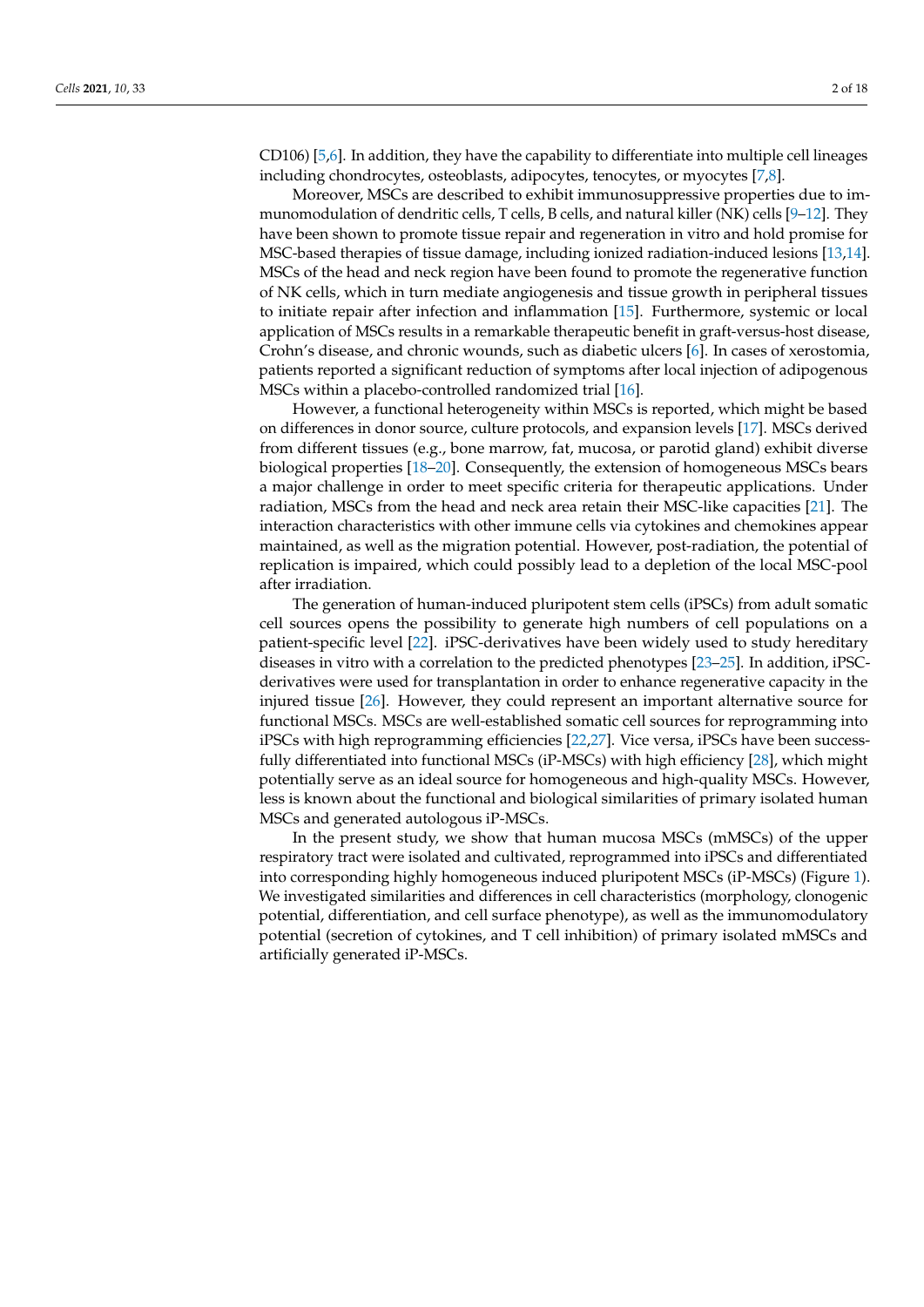<span id="page-2-0"></span>

**Figure 1.** Time scale of reprogramming from nasal mucosal mesenchymal stem cells (mMSCs) to induced pluripotent stem cells (iPSCs) and differentiation towards induced pluripotent stem-cell-derived mesenchymal stem cells (iP-MSCs). The mMSCs are seeded on day (D)2 in MSC growth medium (scale bar 100 µm). On D0, mMSCs were transfected using episomal plasmids for reprogramming. First, morphology changes were visible on D7 followed by medium change to E8 (scale bar 100 µm). iPSC colonies appeared between D28 and D35 after transfection (scale bar 100 µm). Potential iPSC colonies were mechanically picked and maintained in culture for further passages, reaching typical pluripotent stem cell morphology around D50 (scale bar 100 µm). Differentiation of iPSCs into MSCs started with high-density iPSCs on gelatin-coated plates (scale bar 100 µm). E8 medium was changed to human mesenchymal stem cell medium at D11 after initiation of differentiation (scale bar 100  $\mu$ m). Seven days later, the cells were transferred to uncoated plates, and the first mesenchymal-like cells appeared on D25 after starting differentiation (scale bar  $100 \mu m$ ).

#### **2. Materials and Methods**

#### *2.1. Isolation and Culture of Human Adult MSC*

Isolation of human tissue-resident MSC from nasal mucosa (mMSC) was performed from 4 patients (median age 40 years; range 21 to 77 years, Table [1\)](#page-2-1). The study and all experiments were conducted in full accordance with ethical principles, including the World Medical Association Declaration of Helsinki (version 2002) and additional requirements. Prior to the experiments, all patients gave informed consent to the study approved by the ethics committee of the Universitätsmedizin Göttingen, Georg-August-Universität Göttingen, Göttingen, Germany, with ethics number 3/4/17 and 10/9/15. As described before, tissue was retrieved from healthy individuals undergoing a conchotomy of the lower turbinate [\[21,](#page-15-17)[29\]](#page-16-6). Samples of the inferior nasal concha (<1 g) were transferred to 10 mL of a 0.9% sodium chloride (NaCl) solution after tissue resection, and mMSCs were isolated according to the isolation protocol described earlier [\[30\]](#page-16-7).

<span id="page-2-1"></span>**Table 1.** Age and sex of the patients.

| Patient | mMSC <sub>2</sub> | mMSC3 | mMSC <sub>5</sub> | mMSC7 |
|---------|-------------------|-------|-------------------|-------|
| Age     | 4 <sub>1</sub>    |       | 39                | 77    |
| Sex     | female            | male  | female            | male  |

Cell cultures were performed in MSC growth medium (94% Dulbecco's Modified Eagle's Medium-DMEM (Thermo Fischer Scientific, Waltham, MA, USA), 5% human platelet lysate (PL BioScience GmbH, Aachen, Germany), 1% penicillin/streptomycin (Thermo Fischer Scientific), and 0.04% heparin (Biochrom, Berlin, Germany)) at 37 ◦C and  $5\%$  CO<sub>2</sub>.

# *2.2. Generation and Culture of iPSCs*

For plasmid-based integration-free reprogramming, the protocol was described ear-lier [\[31\]](#page-16-8). Briefly,  $5 \times 10^5$  mMSCs were used for electroporation with the NHDF Nucleofector Kit (Lonza, Basel, Switzerland): cells were suspended in nucleofection β solution and 1–2 µg of the plasmids pCXLE-hSK, pCXLE-hUL and pCXLEhOct3/4-shp53-F were used for each experiment. Electroporation was done with the nucleofector II (Lonza) with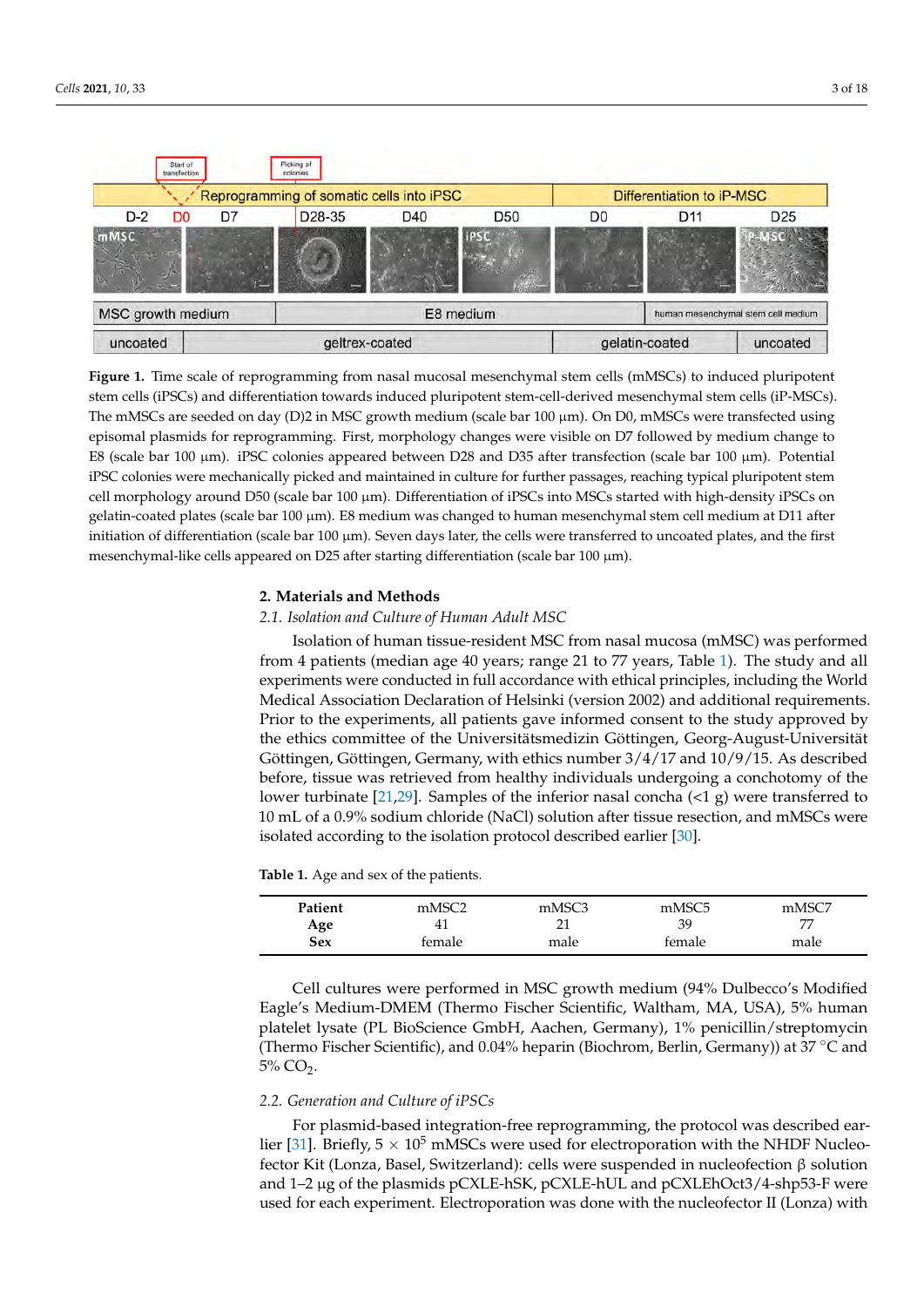the program P22 or U23. Cells were plated on 6-well plates in MSC growth medium with 5 µmol/L pro survival factor (Millipore, Darmstadt, Germany) and 500 µmol/L sodium butyrate (Gibco Invitrogen, Karlsruhe, Germany). Medium was changed every other day with MSC growth medium with 500 µmol/L sodium butyrate. On day 7 post-transfection, transfected cells were harvested and plated on a Geltrex-coated 6-well plate for picking iPSlike colonies. About 3 to 4 weeks after the specific reprogramming procedure, colonies with iPS-like morphology were picked mechanically and gave rise to the different stem cell lines. Newly established stem cell lines were passaged with Versene solution (Thermo Fisher Scientific) and cultivated in E8 medium (Thermo Fisher Scientific) five passages before being used for experiments. The four iPSC lines were named iPSC2, iPSC3, iPSC5, and iPSC7. Two independent cell lines were generated per patient and used for each experiment.

#### *2.3. Differentiation of iPSCs into iP-MSCs*

iPSC-cultures with a confluency of about 80% received mesenchymal stem cell growth medium 2 (PromoCell, Heidelberg, Germany). The cells were transferred in a dilution of 1:2 to Geltrex-coated 6-well plates on day 7 with versene (Thermo Fisher Scientific) and on day 14 with accutase (Gibco Invitrogen). Cells were cultivated for 3 weeks and passaged at a high confluency of 90% and diluted 1:2–1:4 on uncoated plates. The time scale is depicted in Figure [1.](#page-2-0)

# *2.4. Flow Cytometry*

A total of 5  $\times$  10<sup>4</sup>-1  $\times$  10<sup>5</sup> cells (passage 4–6) were washed in phosphate-buffered saline (PBS), resuspended in 100 µL FACS buffer (PBS, 2% fetal calf serum), and incubated with the appropriate antibody or isotype control for 20 min at room temperature (RT) in the dark. Cells were washed in PBS and resuspended in 250 µL FACS buffer, and flow cytometry was performed using the flow cytometer FACS Canto II (Becton Dickinson Bioscience, Franklin Lakes, NJ, USA). Details regarding the used antibodies are listed in Table S1.

# *2.5. Mesodermal Differentiation*

As described before, mMSCs were differentiated into adipogenic, osteogenic, and chondrogenic cells [\[21\]](#page-15-17). In brief, adipogenic and osteogenic differentiation was induced with mesenchymal stem cell adipogenic differentiation medium 2 (PromoCell) and osteogenic differentiation medium (PromoCell), respectively, by culturing  $5\times10^4$  cells on round glass slides in 6-well plates. After 14 days, the cells were fixed and stained with oil red O (adipogenic differentiation) and alizarine red (osteogenic differentiation) [\[21\]](#page-15-17). Chondrogenic differentiation was induced using micro mass body cultivation with chondrogenic differentiation medium. After centrifugation and incubation, mesenchymal stem cell chondrogenic differentiation medium (PromoCell) was added at 48 h and replaced every 3 days with fresh medium. After 21 days, the pellet was collected and put in paraffin wax, cut, and stained with Alcian blue.

#### *2.6. Immunofluorescence Staining*

Prior to immunofluorescence staining of cultured mMSCs, iPSCs, and iP-MSCs,  $8 \times 10^3$  cells were plated on 12 mm coverslips (the iPSCs on Geltrex) in 12-well plates (Greiner Bio-One, Kremsmuenster, Austria). The cells were washed with PBS, fixed with 4% PFA for 20 min at RT, and blocked with 0.1% bovine serum albumin (BSA) (Sigma-Aldrich, St. Louis, MO, USA) at  $4 °C$  overnight. The primary antibodies were diluted with 1% BSA. For all antibodies against nuclear proteins such as OCT4, SOX2, LIN28, and NANOG, 0.1% Triton X-100 (Sigma-Aldrich) in PBS was added for permeabilization. It was disposed for 1 h at 37 °C or overnight at 4 °C. The secondary antibodies were diluted in 1% BSA and disposed for 1 h at RT. Nuclei were counter-stained with 4,6-diamino-2 phenylindole (DAPI, 0.2 ng/mL, Sigma-Aldrich) for 10 min at RT. For mountingof the samples, Fluromount-G (eBioscience, San Diego, MO, USA) was used. Details regarding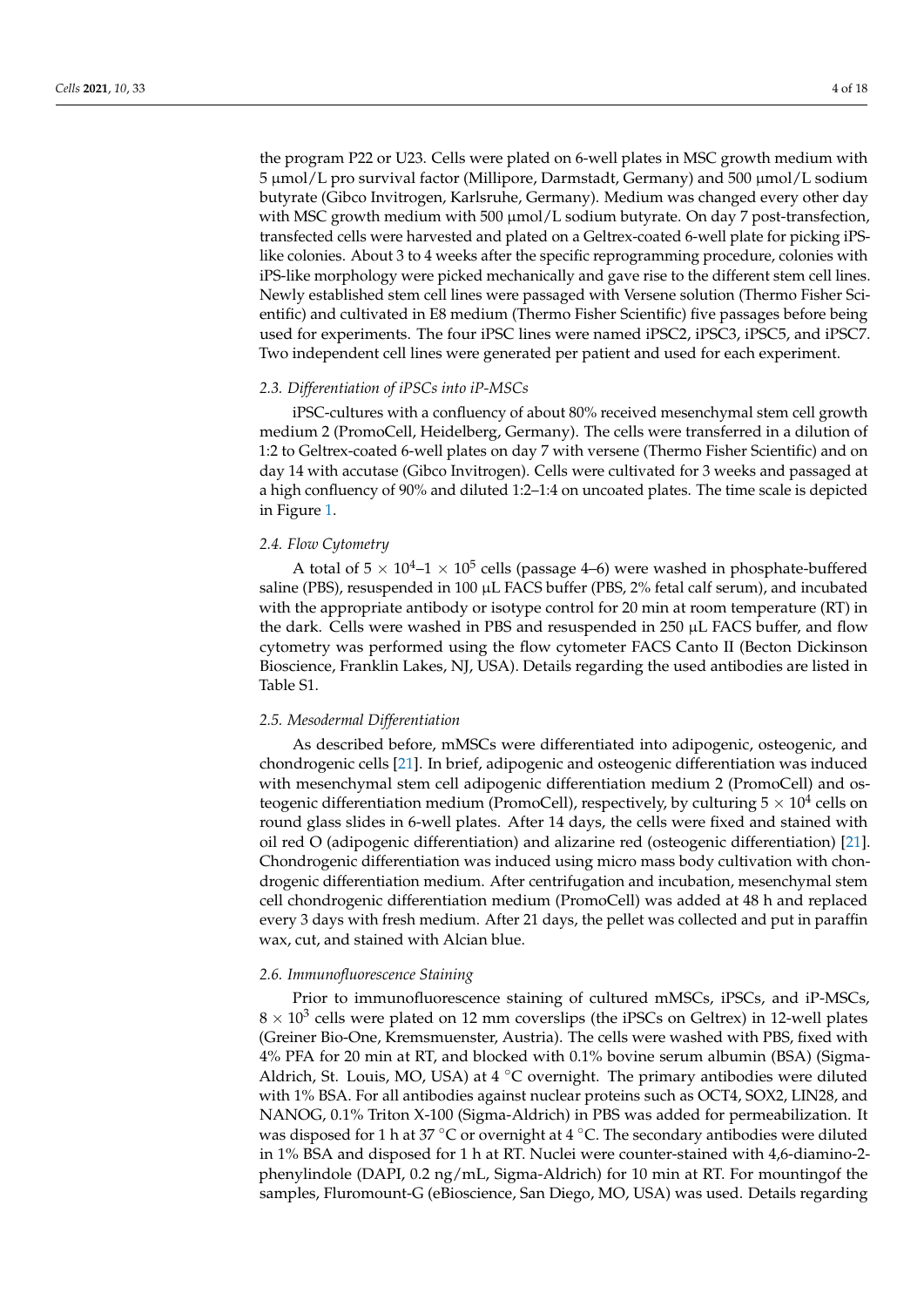the appropriated antibodies are listed in Table S2. The cells were examined with the Axio Observer.Z1 inverted microscope (Carl Zeiss, Göttingen, Germany). Detection of the FITC fluorophore was carried out by using the filter sets with excitation BP 475/40, beam splitter FT 500, and emission BP 530/50. Detection of the Cy3 fluorophore was done by using the filter sets with excitation BP 540/25, beam splitter FT 565, and emission BP 605/55. The filter sets with excitation G 365, beam splitter FT 395, and emission BP 445/50 were performed for the detection of the DAPI fluorophore.

#### *2.7. Alkaline Phosphatase (ALP) Staining*

Activity of Alkaline Phosphatase (ALP) in pluripotent cells was detected using the ALP Staining Kit from Sigma-Aldrich according to manufacturer's protocol. Therefore, iPSC-colonies (6 cm dishes at 60% confluence) were washed with PBS, fixed, stained, and analyzed by light microscopy.

#### *2.8. Embryoid Body Formation*

For analyzing the spontaneous differentiation capacity of the iPSCs, an embryoid body (EB) formation was initialized. For this purpose, iPSCs were cultivated on mouse embryonic fibroblasts in hES-medium (DMEM/F12 (Thermo Fisher Scientific), 1% NEAA (Thermo Fisher Scientific), 1% β-mercaptoethanol (Serva Electrophoresis, Heidelberg, Germany), 15% knockout serum (Thermo Fisher Scientific). When the iPSCs had reached a confluency of 90–100%, cells were treated for 4 min with collagenase IV (200 U/mL) at 37  $\degree$ C and scrapped into big clusters. The clusters were gently resuspended in hES-medium with a glass pipette and transferred to an uncoated 6 cm dish so that EBs formation could occur in suspension (day 0). After 24 h, medium was changed to Iscove-Differentiation Medium (Iscove medium; Thermo Fisher Scientific), 20% fetal calf serum (Sigma-Aldrich, St. Louis, MO, USA), 1% NEAA (Thermo Fisher Scientific), and monothioglycerol (450  $\mu$ mol/L; Sigma-Aldrich) and changed every two days. After 8 days of cultivation, accrued EBs were resuspended onto Geltrex coated coverslips and fixed at day  $8 + 5$  (AFP) and day  $8 + 25$ (smooth muscle-α-actin (SM-α-actin), βIII-tubulin). RNA samples were taken and analyzed at day 0, 8, and  $8 + 25$ .

#### *2.9. Immunohistochemical Staining*

Immunohistochemical staining for vimentin was performed with the autostainer (Vimentin Flex monoclonal, mouse V9, autostainer Dako, IR63061-2; Agilent, Santa Clara, CA, USA). The cells were washed with buffer solution, pre-treated with an enzyme, and washed again with buffer solution. Then, an endogenous enzyme bloc (flex peroxidase bloc) was applied for 5 min and the cells were washed again with buffer solution. After adding the first antibody, the cells were washed again, and the labeled polymer (flex/HRP) was added for 20 min. Another two rounds of washing the cells with a buffer were followed by a 10-min period of incubation with the substrate chromogen (Flex DAB + sub-chromo). Then, the cells were washed with buffer solution again, counterstained with flex hematoxylin, washed with the buffer, and finally washed with distilled water.

# *2.10. Reverse Transcriptase-Polymerase Chain Reaction (RT-PCR)*

For total RNA isolation, the SV Total RNA Isolation System with on-column DNase digestion (Promega, Madison, WI, USA) was used. The first-strand cDNA synthesis was carried out with DNase-treated RNA (200 ng) by using Murine Leukaemia Virus Reverse Transcriptase and Oligo d(T)16 (Applied Biosystems, Forster City, CA, USA). One-tenth of the cDNA reaction was taken as PCR template and amplified for 25–35 cycles depending on the relative mRNA quantity with denaturation at 94 °C for 15 s, annealing at 58 °C to 64 °C for 15 s according to the primers, and elongation at 72  $\degree$ C for 30 s. The forward and reverse primer sequences, the annealing temperatures, and the number of cycles being performed for RT-PCR analyses are listed in Table S3. GAPDH was used as an internal control.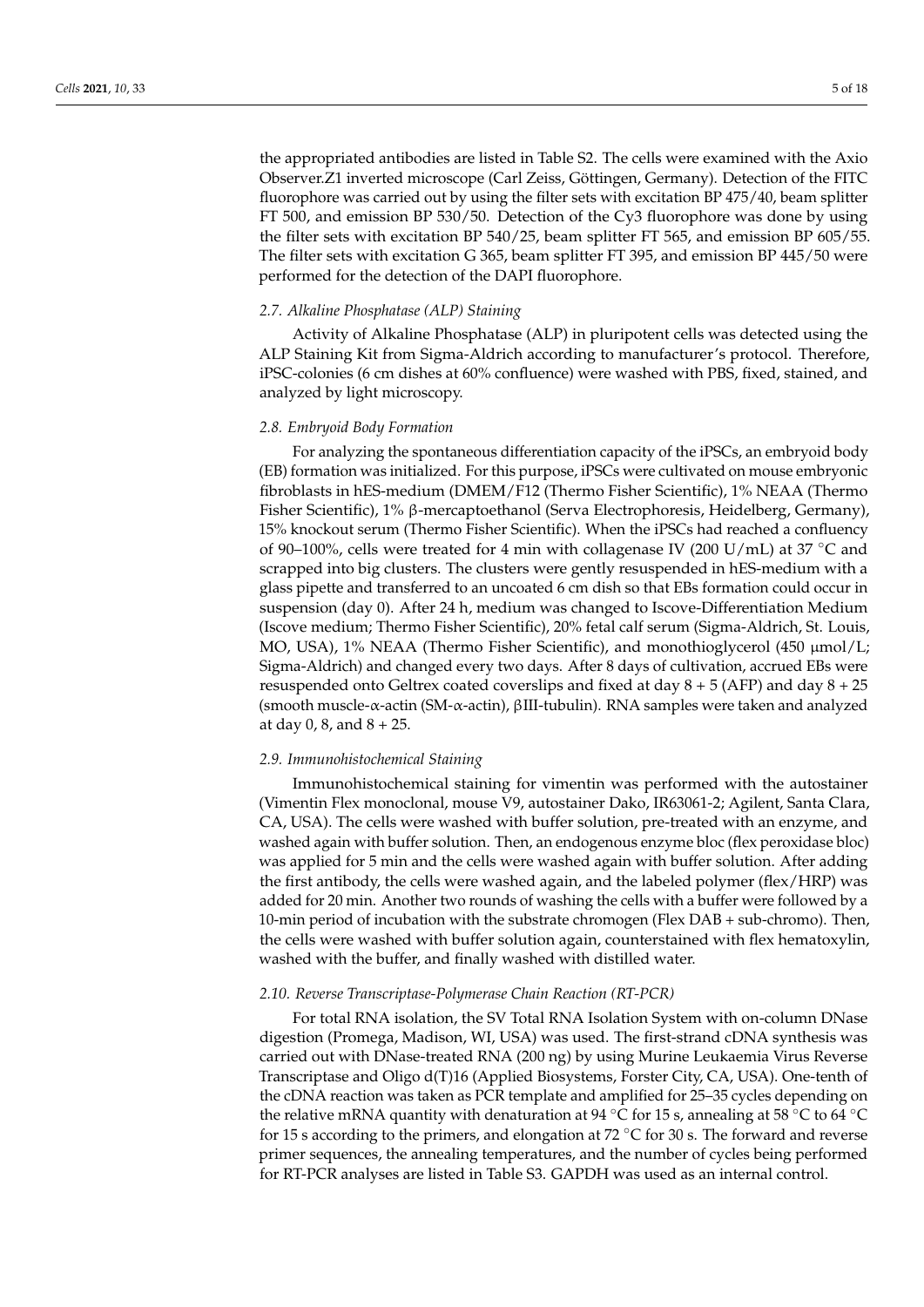# *2.11. Enzyme-Linked Immuno-Sorbent Assay (ELISA)*

IL-6 and IL-8 concentrations in the supernatants of mMSCs, iPSCs, and iP-MSCs were determined after culturing  $5\times10^5$  cells in wells of 12-well plates in 1 mL medium for 24 h by using ELISA sets for human IL-6 (BioLegend, San Diego, CA, USA) and IL-8 (BioLegend) according to the manufacturer's instructions. The samples were measured using a BioTek PowerWave 340 microplate spectrophotometer (BioTek, Bad Friedrichshall, Germany) set to 405 nm.

# *2.12. Inhibition of T Cell Proliferation*

Peripheral blood mononuclear cells (PBMCs) were obtained from healthy blood donors by centrifugation on Biocoll separating solution (Biochrom). CD4<sup>+</sup> T cells were isolated from PBMCs by magnetic-activated cell sorting using a negative selection kit (CD4<sup>+</sup> T cell isolation kit, 130-096-533; Miltenyi Biotec, Bergisch-Gladbach, Germany). The purified CD4<sup>+</sup> T cells were labeled by incubation for 5 min with 5  $\mu$ M carboxyfluorescein succinimidyl ester (CFSE) (C-1157, Gibco Invitrogen) in phosphate-buffered saline at 37 ◦C. After being washed 3 times with DMEM containing 10% fetal calf serum (FCS), the cells were added to plates prepared for stimulation of T cell proliferation. For this purpose, 96-well Nunc MaxiSorp microtiter plates were coated overnight at  $4 °C$  with 10  $\mu$ g/mL goat anti-mouse IgG F(ab') 2 fragments in sodium carbonate buffer (pH 8.5; 100  $\mu$ L/well). After washing with PBS, stimulatory anti-CD3 (UCHT1, low endotoxin acid-free-LEAF, mouse  $\text{IgG}_1$ ; BioLegend) and anti-CD28 antibodies (CD28.2, LEAF, mouse  $\text{IgG}_1$ , BioLegend) were added at concentrations of 0.01  $\mu$ g/mL (anti-CD3) and 0.5  $\mu$ g/mL (anti-CD28) and incubated at room temperature for 2 h. Then the plates were washed again with PBS and incubated for 1 h at 37  $^{\circ}$ C with 0.1% gelatine/PBS before  $1 \times 10^5$  freshly isolated CD4<sup>+</sup> T cells per well were added in 100  $\mu$ L medium with 10% FCS. The CD4<sup>+</sup> T cells were cultured either alone (0:1) or in presence of different ratios of mMSCs, iPSCs, or iP-MSCs (0.5:1, 1.1, or 2:1) for 4 days. Then, the cells were harvested and stained by an anti-CD4 antibody (RPA-T4, mouse  $\text{IgG}_1$ , PE/Cy3-labeled, BioLegend). Flow cytometry was performed as described previously [\[32\]](#page-16-9) on a BD LSRII flow cytometer (BD Biosciences, Heidelberg, Germany) using FlowJo software (TreeStar, Ashland, Wilmington, NC, USA) for data analysis. The proportion of proliferating CD4<sup>+</sup> T cells with reduced CFSE fluorescence intensity was determined after gating of lymphocytes in forward/side scatter plots and gating on CD4<sup>+</sup> cells.

#### *2.13. Statistical Analysis*

Data are given as the mean  $\pm$  standard error of the mean (SEM). The Kruskal–Wallis test or the two way-ANOVA was used for comparison of more than two groups and multiple comparisons. A value of *p* less than 0.05 was considered statistically significant. \* =  $p \le 0.05$ , \*\* =  $p \le 0.01$ ; \*\*\* =  $p \le 0.001$ . Statistical analysis was done with GraphPad prism 6–8. Numbers of analyzed samples are defined for each experiment in the figure legend.

## **3. Results**

# *3.1. Isolated mMSCs From Nasal Mucosa Show Typical Tissue-Derived MSC Characteristics*

mMSCs were isolated from the nasal mucosa, expanded, and characterized regarding morphological and cellular criteria. Tissue-derived mMSCs demonstrated characteristic mesenchymal spindle-shaped morphology and the ability to adhere to plastic (Figure [2](#page-6-0) (1)). Most importantly, the isolated mMSCs featured the capacity to differentiate into the adipogenic, osteogenic, and chondrogenic cell lineages as shown by Oil Red O, Alizarin Red, and Alcian Blue staining (Figure [2](#page-6-0) (2–4)). Flow cytometry analysis indicated a characteristic immunophenotypic profile with high expression of CD44, CD73, CD90, and CD105, while largely lacking CD11b, CD34, and CD45 (Figure [2](#page-6-0) (5), Table S4).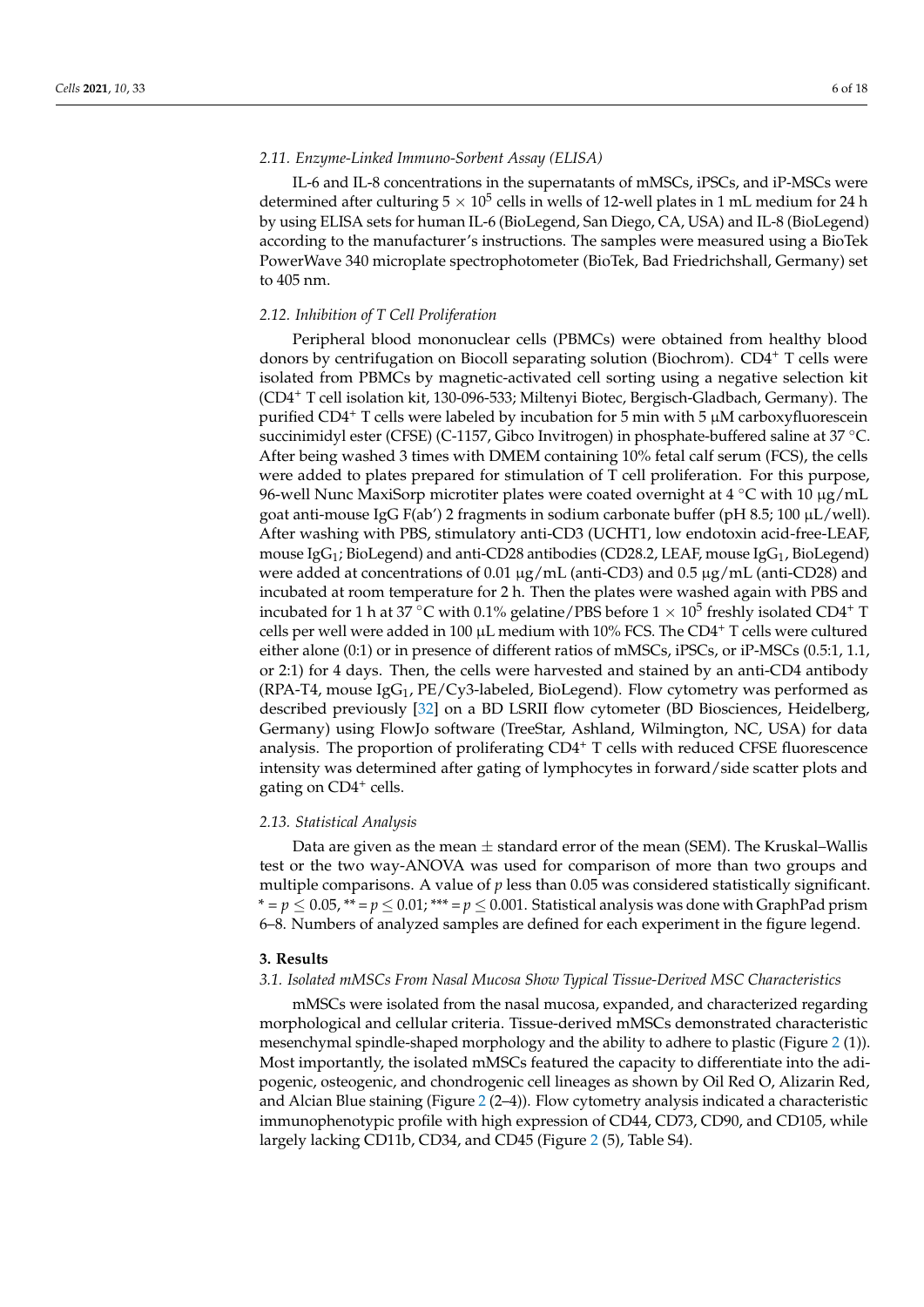<span id="page-6-0"></span>

**Figure 2.** Characterization of nasal mucosa mesenchymal stem cells (mMSCs). (**1**) Representative images from mMSCs in passage 4 to 6 after isolation (mMSC3; scale bar 100 µm), (**2**–**4**) Representative images of immunohistochemistry staining of nasal mucosa MSCs for successful differentiation into adipocytes, osteocytes, and chondrocytes. (**2**) Adipogenic differentiation is detected with Oil Red O staining, (**3**) osteogenic differentiation is detected with Alizarin Red, and (**4**) chondrogenic differentiation is detected with Alcian Blue (scale bar 100 µm). (**5**) Representative diagrams of flow cytometric analyses of nasal mMSCs at passage  $4-6$  (n = 4) for cell surface markers being expressed (CD44, CD73, CD90, and CD105) and cell surface markers being absent (CD11b, CD34, and CD45). Data are shown as an overlay histogram with the isotype control (light gray) and cell surface marker staining (dark gray) (∆M = mean fluorescence intensity, MFI; difference between MFI measure and isotype control).

#### *3.2. mMSCs Can Be Efficiently Reprogrammed into iPSCs*

The human tissue-derived mMSCs were reprogrammed into iPSCs by using the plasmid-based integration-free reprogramming method. Two independent cell lines per patient were analyzed for their pluripotency. The reprogrammed MSC-derived cells showed typical iPSC morphology and were positive for alkaline phosphatase (Figure [3](#page-7-0) (1)). Each of the iPSC lines could have been maintained for 20 passages without any obvious phenotypic changes. No differences between iPSCs of younger or elder donors were observed. Immunocytochemical staining showed high expression of pluripotency markers NANOG, SOX2, OCT4, TRA-1-60, SSEA4, and LIN28 (Figure [3](#page-7-0) (1)). One key feature of pluripotent stem cells is their spontaneous in vitro differentiation potential: Using the EB formation method, the iPSCs were shown to be able to differentiate in all three germ layers, which was confirmed in our experiments on mRNA and protein levels. EBs of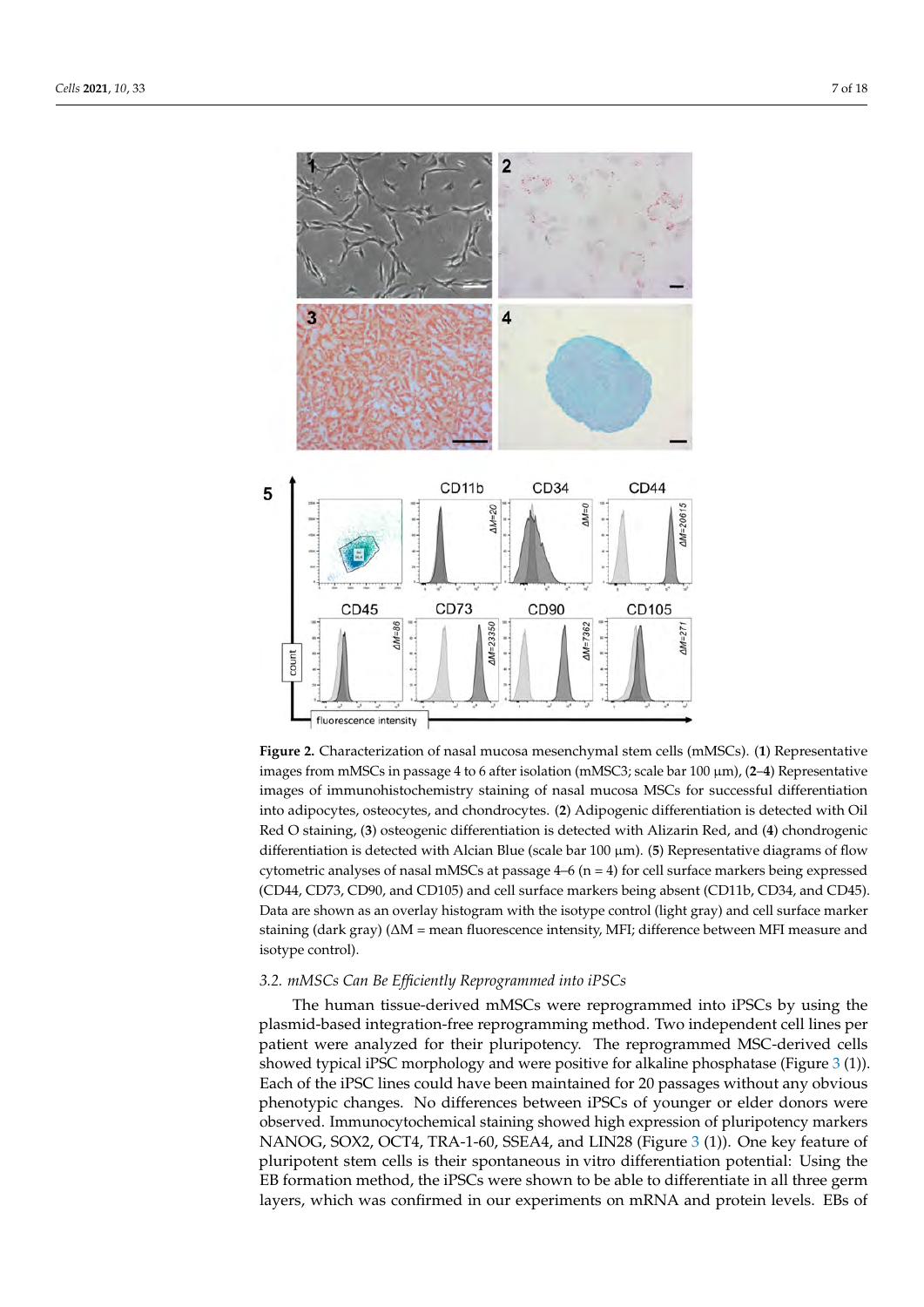all four patients were confirmed to express mRNA of tissue-specific germ layer markers. The early endodermal marker gene  $\alpha$ -fetoprotein (AFP) and the mesodermal marker cardiac troponin T (cTNT) were already expressed on day 8, whereas the ectodermal marker tyrosine hydroxylase (TH) was expressed at later stages during the process of differentiation (Figure [3](#page-7-0) (2)). The immunocytochemical staining resulted in high expression of the mesodermal marker α smooth muscle-actin (α-SMA), the ectodermal marker βIIItubulin, and the endodermal marker AFP (Figure [3](#page-7-0) (3)).

<span id="page-7-0"></span>

Figure 3. Characteristics of human induced pluripotent stem cells (iPSCs) derived from mucosa mesenchymal stem cells (mMSCs). (**1**) Generated iPSC-lines (iPSC2, 3, 5, 7) show typical morphology, are positive for alkaline phosphatase (ALP) activity, and show protein expression of pluripotencyrelated markers NANOG, SOX2, OCT4, TRA1-60, SSEA4, LIN28. Nuclei were stained with 4',6diamidino-2-phenylindole (DAPI) (scale bars 100 µm). (**2**–**3**) In vitro spontaneously differentiated iPSCs into embryoid bodies (EB) and analyzed for the presence of derivatives of all three germ layers. (**2**) Gene expression of endodermal α-fetoprotein (AFP), mesodermal cardiac troponin T (cTNT), and ectodermal tyrosine hydroxylase (TH) was upregulated during spontaneous differentiation (day 8, day 8 + day 25). GAPDH was used as a housekeeping gene, and mouse embryonic fibroblasts (MEFs) were used as negative control. (**3**) Immunostaining of EB outgrowths revealed the expression of endodermal AFP, mesodermal (α-SMA), and ectodermal (βIII-tubulin) marker proteins. Nuclei were stained with DAPI (scale bars  $100 \mu m$ ).

### *3.3. MSC-Derived iPSCs Can Be Differentiated into Functional iP-MSCs*

In order to differentiate the MSC-derived iPSCs into autologous MSCs (iP-MSCs), we used the gelatin-coated flat culture and mesenchymal stem cell growth medium 2 for the dilution after passaging the selected MSC precursor cells and separating the slow-growing differentiated cell types from the non-differentiated iPSCs. After several passagings (2–3), the mixed morphology disappeared and the proportion of cells with fibroblast-like morphology increased. After almost 4 weeks of culturing, the morphology was similar to regular mMSCs (Figure [4](#page-8-0) (1)).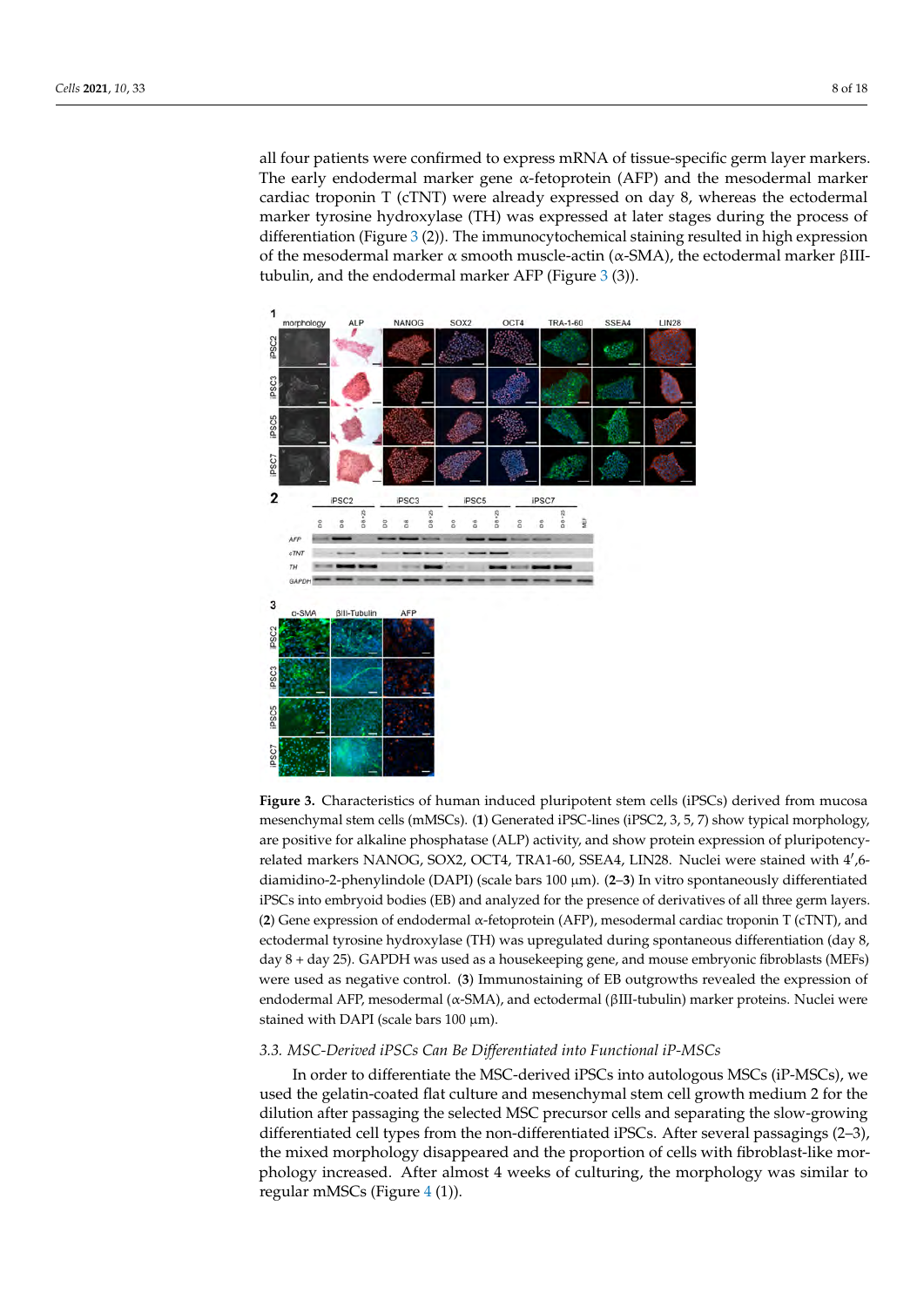<span id="page-8-0"></span>

**Figure 4.** Characterization of induced pluripotent stem cell-derived mesenchymal stem cells (iP-MSCs). (**1**) Representative images from differentiated iP-MSCs in passage 3 (iP-MSC 3; scale bar 100 µm). (**2**–**4**) Representative images of immunohistochemistry staining of iP-MSCs showing successful differentiation into adipocytes, osteocytes, and chondrocytes. (**2**) Adipogenic differentiation is detected with Oil Red O staining. (**3**) Osteogenic differentiation is detected with Alizarin Red, and (**4**) chondrogenic differentiation is detected with Alcian Blue (scale bars 100 µm). (**5**) Representative diagrams of flow cytometric analyses of iP-MSCs at passage  $3$  (n = 4) for cell surface markers being expressed (CD44, CD73, CD90, and CD105) and cell surface markers being absent (CD11b, CD34, and CD45). Data are shown as an overlay histogram with the isotype control (light gray) and cell surface marker staining (dark gray) ( $\Delta M$  = mean fluorescence intensity, MFI; difference between MFI measure and isotype control).

We characterized the iPSC-derived fibroblast-like cells regarding MSC properties. All iP-MSC lines had the capacity to differentiate into the three lineages of mesoderm origin including adipogenic differentiation shown by lipid droplets in the Oil Red O staining (Figure [4](#page-8-0) (2)), osteogenic differentiation shown by histological staining of Alizarin red S (Figure  $4$  (3)), and chondrogenic differentiation with aggrecan-positive areas (Figure  $4$  (4)). Using flow cytometry, we characterized the iPSC-derived iP-MSCs regarding the expression of typical cell surface markers. The iP-MSCs were highly positive for CD44, CD73, CD90, and CD105, whereas CD11b, CD34 and CD45 were not expressed or less expressed by these cells (Figure [2](#page-6-0) (5), Table S4). In conclusion, the generated iP-MSCs showed the functional and phenotypic characteristics of the original mMSCs isolated from the nasal mucosa.

# *3.4. Comparison of the Three Stem Cells Types*

Next, we assessed any differences and similarities between originally isolated mMSCs, reprogrammed iPSCs, and differentiated iP-MSCs. An analysis of the expression of typical MSC cell surface markers (CD44, CD73, CD90, CD105) showed that mMSCs and iP-MSCs are nearly identical regarding this expression profile. Interestingly, iPSCs also expressed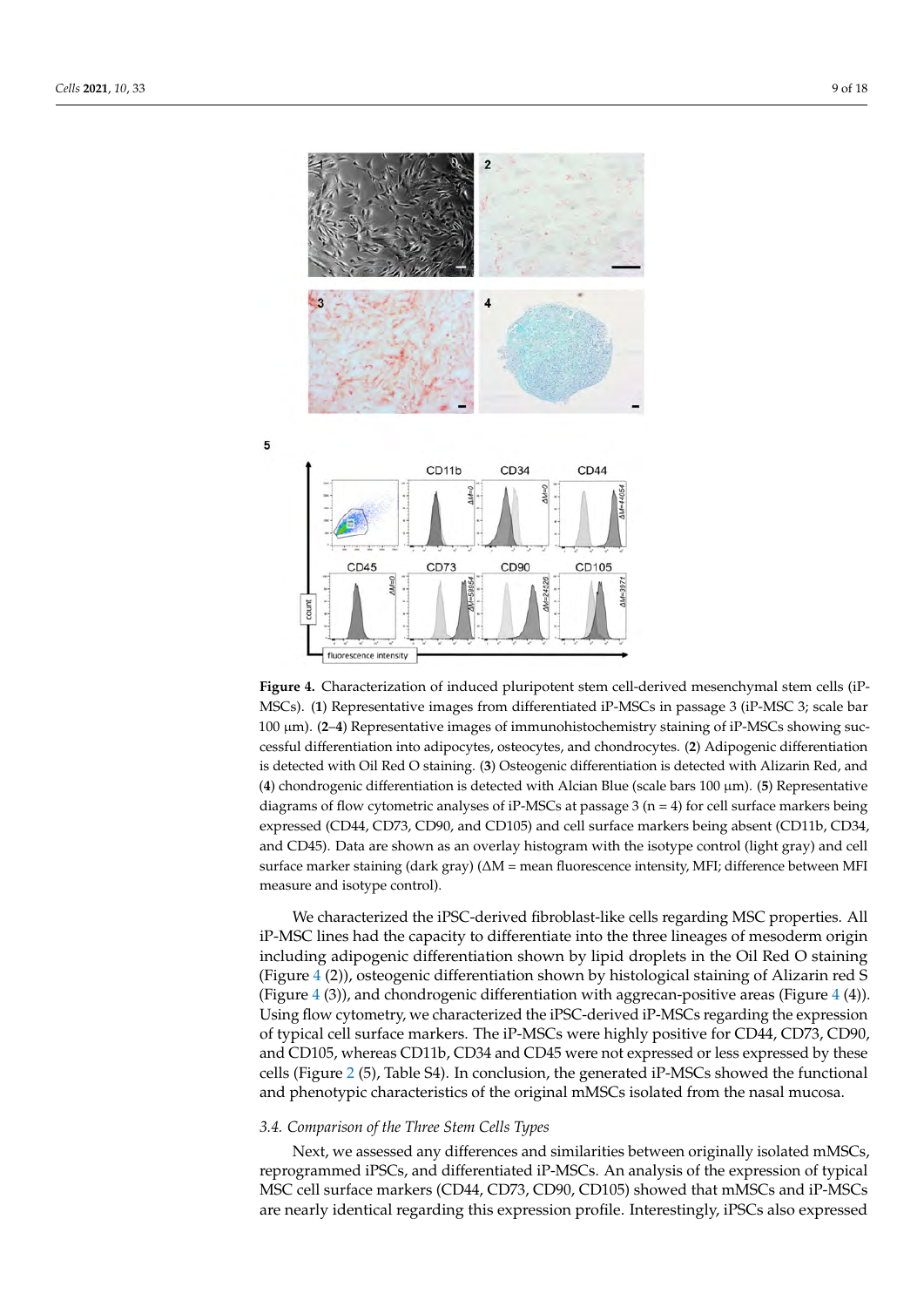CD90, whereas they were negative for CD44, CD73, and CD105 (Figure [5](#page-10-0) (1)). A comparison of the three cell types mMSCs, iPSCs, and iP-MSCs regarding the expression of pluripotency markers on mRNA level demonstrated that the two independent iPSC lines, which were generated per patient, were highly positive for the pluripotency markers SOX2, OCT4, NANOG, LIN28, GDF3, and FOXD3, whereas mMSCs and iP-MSCs mostly lacked the expression of these genes. Of note, the mMSC lines 2 and 3 as well as the iP-MSC lines 3 and 7 expressed some pluripotency genes at a lower level (Figure [5](#page-10-0) (2)). Furthermore, we compared the three cell types regarding protein expression of the mesodermal maker α-SMA, as well as the pluripotency marker OCT4 by immunofluorescence staining. mMSCs, and iP-MSCs expressed α-SMA. Interestingly, undifferentiated iPSCs were also positive for this marker. Unexpectedly, we observed OCT4 in the nucleolus of mMSCs and iP-MSCs, whereas iPSCs were OCT4-positive in the whole nucleus (Figure  $5$  (3)). The vimentin staining illustrated perfectly the similarities and differences of the investigated stem cells: both mesenchymal stem cell types were highly and consistently positive for vimentin. In contrast, iPSCs were mostly negative for this type 3-intermediary filament (Figure [5](#page-10-0) (3)).

# *3.5. IP-MSCs Show Similar Immunosuppressive Capacity as mMSCs*

A hallmark of MSCs is their immunosuppressive capacity. Therefore, we assessed the ability of mMSCs, iPSCs, and iP-MSCs to suppress the proliferation of CD4<sup>+</sup> T cells in response to antigen-specific and co-stimulatory signals delivered by anti-CD3 and anti-CD28 antibodies. As expected, mMSCs were able to completely abolish the proliferation of CD4<sup>+</sup> T cells. Their reprogramming into iPSCs led to the total loss of this capability, but differentiation of iPSCs into iP-MSCs largely restored this function (Figure [6](#page-11-0) (1, 2)). In terms of a patient-specific analysis of inhibition of T cell proliferation, mMSCs from all patients started from a similar level (e.g., T cell:mMSC ratio of 2:1 mMSC7: 1.97%; mMSC5: 2.45%; mMSC2: 4.3%; mMSC3: 7.05%). In contrast, iP-MSCs showed slightly more variability: MSCs of patient 3 showed the highest T cell proliferation inhibition with 13.5%, followed by iP-MSCs of patient 7 (21.9%) and patient 2 (22.9%) (Figure S1 (1, 2)). However, iP-MSCs were less potent than mMSCs, since higher stem cell:CD4+ T cell ratios were required to inhibit the T cell proliferation almost completely. Therefore, we determined the ability of iP-MSCs to produce the cytokines IL-6 and IL-8 in order to gain further insights into their immunological profile. Both cytokines were released by mMSCs in contrast to iPSC as determined in cell culture supernatants by ELISA (Figure [7](#page-12-0)  $(1, 2)$ ). While the secretion of IL-8 was restored in iP-MSCs (Figure  $7$  (2)), they failed to produce similar amounts of IL-6 as mMSCs (Figure [7](#page-12-0) (1), Figure S1 (1)). Notably, mMSCs from patient 3 produced particularly large amounts of IL-8 compared to mMSCs of all other patients, and this feature reoccurred in iP-MSCs since the cells of patient 3 produced more IL-8 than iP-MSCs from patient 7 (Figure [7](#page-12-0) (2), Figure S1 (1)). This might be suggestive for a patient-specific immunomodulatory capacity in mMSCs and iP-MSCs, respectively. Conclusions regarding a sex- or age-dependent factor cannot be drawn due to the small sample size. Thus, although iP-MSCs did not show the complete immunological profile of mMSCs with regard to cytokine release, they reacquired major functional properties.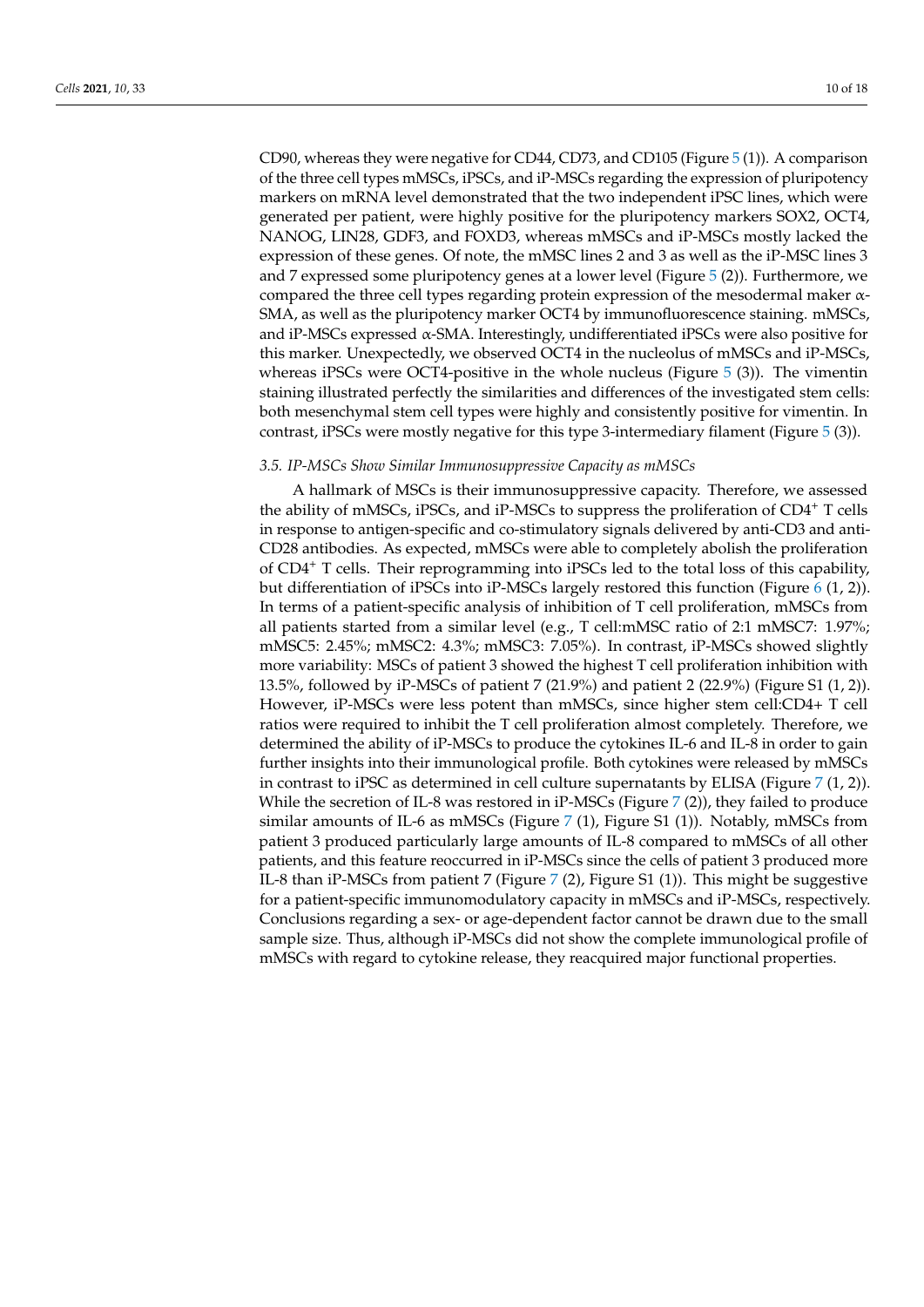<span id="page-10-0"></span>1

CD44 CD73 CD<sub>90</sub> CD105 mMSC iPSC **P-MSC** 





3



**Figure 5.** Comparison of nasal mucosa mesenchymal stem cells (mMSCs), induced pluripotent stem cells (iPSCs), and induced pluripotent stem cell-derived mesenchymal stem cells (iP-MSCs). (**1**) Flowcytometric analysis of nasal mucosa mMSCs, iPSCs, and iP-MSCs for cell surface markers (CD44, CD73, CD90, and CD105). Data are shown as overlay histograms of the isotype control (light gray) and cell surface marker staining (dark gray). (**2**) RT-PCR analysis of mMSCs, iPSCs, and iP-MSCs of endogenous expression of *SOX2, OCT4, NANOG, LIN28, GDF3*, and *FOXD3*. All iPSCs show high expression of pluripotency-related genes, whereas the expression of these genes was substantially decreased in their parental mMSCs and differentiated iP-MSCs. *GAPDH* was used as housekeeping gene. Mouse embryonic fibroblasts (MEFs) were used as negative control. (**3**) Immunocytochemical analyses of α-SMA and OCT4 (nuclei were stained with DAPI) and the immunohistochemical staining of Vimentin of mMSCs, iPSCs, iP-MSCs (scale bars 100  $\mu$ m).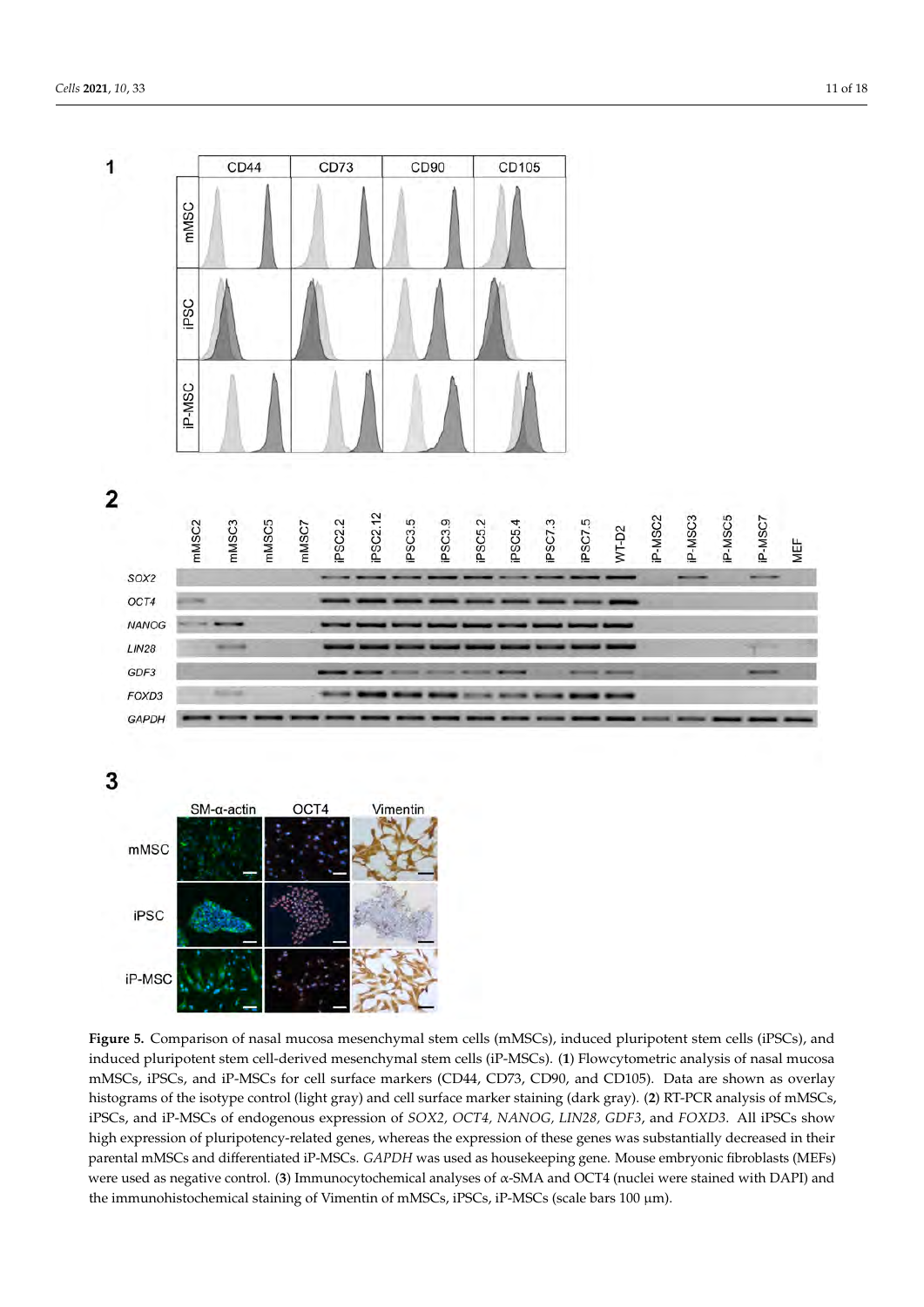<span id="page-11-0"></span>

Figure 6. The capacity of nasal mucosa mesenchymal stem cells (mMSCs) to inhibit the proliferation of CD4<sup>+</sup> T cells is mostly restored in induced pluripotent stem cell-derived mesenchymal stem cells (iP-MSCs) lines. (**1**) The proliferation of carboxyfluorescein succinimidyl ester (CFSE)-stained CD4<sup>+</sup> T cells was induced by stimulation with anti-CD3 and anti-CD28 antibodies and assayed after 4 days by flow cytometry. The CD4+ T cells were cultured alone (0:1) or in the presence of mMSCs, induced pluripotent stem cells (iPSCs), or iP-MSCs derived from patient 7 at various ratios (0.5:1, 1:1, and 2:1). Histograms showing the dilution of CFSE by proliferation are displayed after gating on CD4<sup>+</sup> T cells. The proportion of proliferating cells in this individual experiment is indicated and was determined using the marker shown in the histograms. (**2**) A summary of results showing means and standard deviations (SD) obtained with several cell lines is displayed. Significant differences between the cell types were revealed by 2-way ANOVA adjusted to the cell ratios 0.5:1, 1:1, and 2:1, and the respective *p*-value is displayed in the diagram. Post hoc analyzes indicated that the inhibitory capacity was different between the cell types (\*\*\* *p* < 0.001).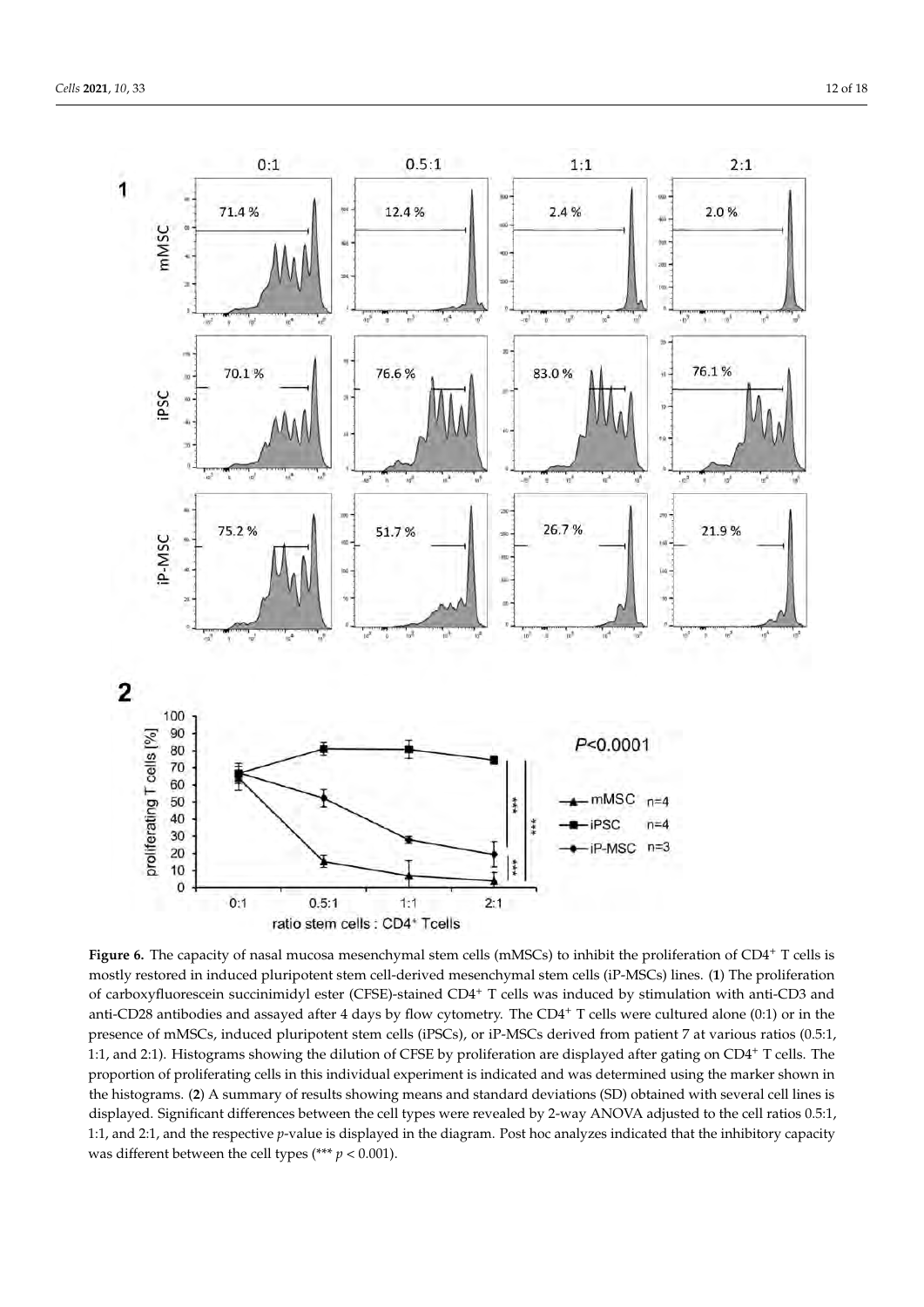<span id="page-12-0"></span>

**Figure 7.** The cytokine profile of nasal mucosa mesenchymal stem cells (mMSCs) is partly restored in induced pluripotent stem-cell-derived mesenchymal stem cells (iP-MSCs) lines. The presence of (**1**) IL-6 and (**2**) IL-8 in the supernatant of MSCs, induced pluripotent stem cells (iPSCs), and iP-MSC after a culture of 24 h was measured by ELISA using cell lines of 4 different patients, which are indicated by color code. Means and standard error of the mean (SEM) are displayed in addition to individual data points. Differences between the cell types were analyzed by Kruskal–Wallis tests, and the respective *p*-values are displayed in the diagrams. Comparisons between individual lines were done by Dunn's post hoc test, and significant differences are indicated (\*\*\* *p* < 0.001, \*\* *p* < 0.01).

#### **4. Discussion**

In the present study, we show that 1. MSCs, which exhibit the typical cellular and functional characteristics of tissue-derived MSCs, can be isolated from nasal mucosa; 2. those mMSCs can be efficiently reprogrammed into iPSCs; 3. that MSC-derived iPSCs can be reprogrammed into functional iP-MSCs (Figure [1\)](#page-2-0). We were able to show that iP-MSCs showed nearly identical cell surface marker expression to the original mMSCs and that iP-MSCs reacquired major functional properties. Previous reports have demonstrated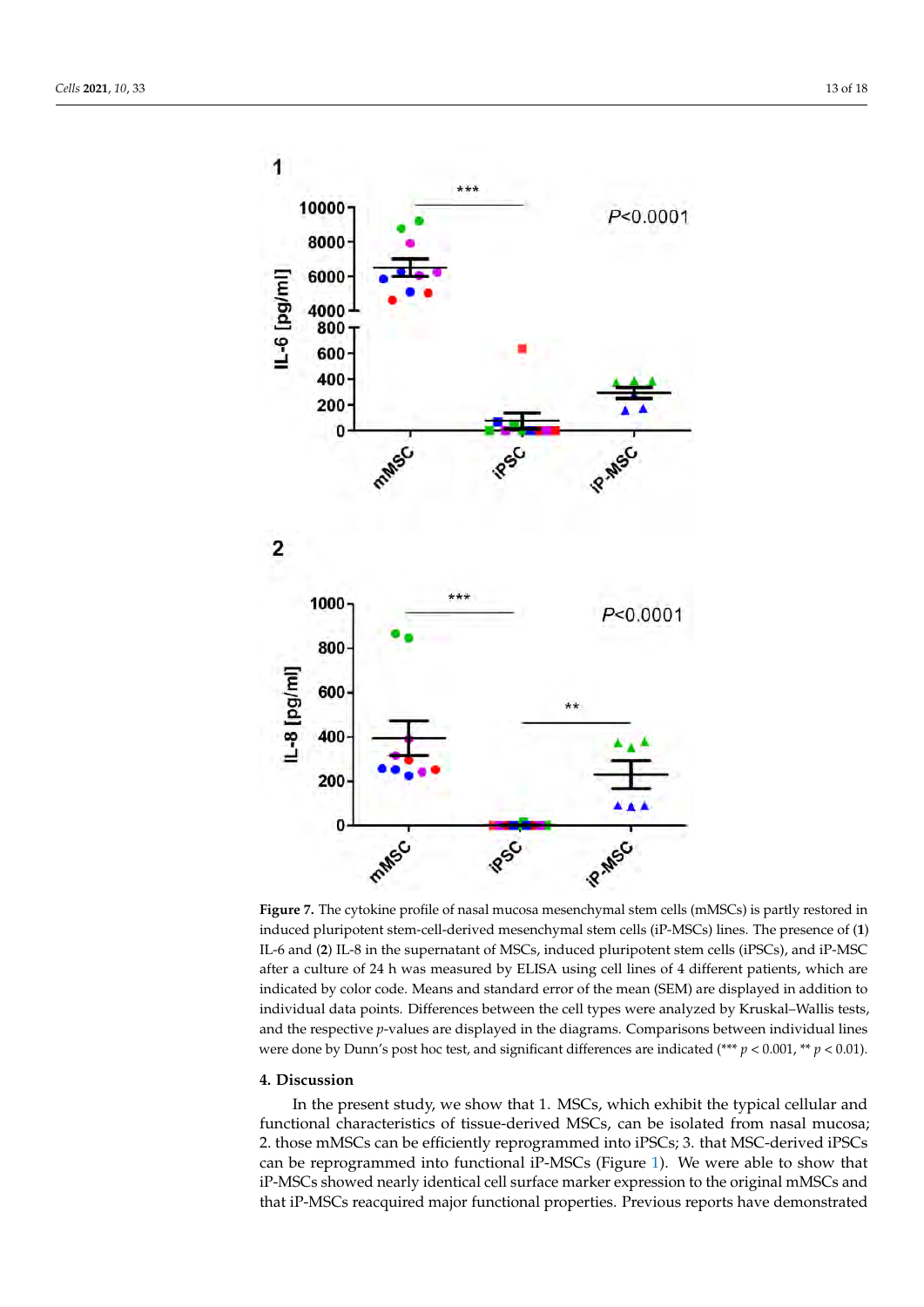either the isolation and characterization of MSCs or the differentiation of iPSCs into iP-MSCs. The focus of our study was the combination of the described methods (isolation, reprogramming, and differentiation), resulting in three cell types, all derived from the same human origin. We aimed to investigate similarities and differences in both cell characteristics and immunomodulatory capacity of primary isolated mMSCs and generated autologous iPSC-derived MSCs. This opens the possibility to use the generated iP-MSCs in regenerative medicine in an autologous manner.

Following the findings of several other studies in which functional MSCs were isolated from various tissues like bone-marrow and fat, as well as from the head and neck region, we have isolated MSCs from nasal mucosa [\[21](#page-15-17)[,33](#page-16-10)[,34\]](#page-16-11). Our mMSCs show an intermediate stage of potency with some pluripotency marker genes being expressed, as shown in Figure [5](#page-10-0) (2). This is in line with a report from Pierantozzi et al. that MSCs from bone marrow and fat tissue are positive for OCT4 and NANOG [\[35\]](#page-16-12). Like others [\[36](#page-16-13)[–38\]](#page-16-14), we have shown that isolated and generated mMSCs express cell surface markers such as CD44, CD73, and CD105, whereas iPSCs are negative for these antigens but positive for CD90, showing that CD90 is an unsuitable marker for defining a mesenchymal phenotype.

With respect to MSC-derived iPSCs, we were able to induce the expression of endogenous pluripotency markers like OCT4, NANOG, LIN28, and SOX2 on mRNA and protein level, which were mostly absent in the multipotent cell types (both mMSCs and iP-MSCs). These markers are essential for the maintenance of pluripotency, self-renewal capacity, and prevention of differentiation [\[39](#page-16-15)[,40\]](#page-16-16). However, low mRNA levels of the pluripotency marker genes NANOG and LIN28 were observed in patient 3 mMSCs, the youngest patient at the age of 21, suggesting that some mMSCs exhibit elements of the phenotype of pluripotent cells. This is in line with previous studies demonstrating pluripotency marker expression for MSCs from bone marrow and fat tissue [\[35\]](#page-16-12).

We have shown the differentiation of iPSCs into iP-MSCs as described previously [\[37,](#page-16-17)[41\]](#page-16-18) and were able to generate iP-MSCs fulfilling all criteria established by the International Society of Cellular Therapy for defining an MSC population [\[42\]](#page-16-19). Our iP-MSCs were capable of trilineage differentiation, in contrast to previous studies [\[43\]](#page-16-20), and although they did not show the complete immunological profile of mMSCs with regard to cytokine release, they reacquired major functional properties like suppression of CD4<sup>+</sup> T cell proliferation. The decreased cytokine release of iP-MSCs compared to mMSCs might be due to a higher amount of non-MSC-like cells or not-mature cells among the iP-MSC than among the MSC populations.

In the literature, it is controversially discussed whether iPSCs have an epigenetic memory of their origin of tissue, thereby exhibiting an increased propensity for differentiation into the original tissue [\[38,](#page-16-14)[44\]](#page-16-21). Bar-Nur and colleagues were able to show that iPSCs reprogrammed from pancreatic beta cells had a higher ability to differentiate into insulinproducing cells in comparison to non-beta-cell-derived iPSCs [\[45\]](#page-16-22). Here, we demonstrated that mMSCs from patient 3 produced large amounts of IL-6 and IL-8 compared to the other three patients. Since iP-MSCs from patient 3 produced also more IL-6 and IL-8 than iP-MSCs from patient 7, this feature might be the result of iP-MSCs' epigenetic memory of the original mMSCs. Thus, epigenetic memory can be exploited to acquire specific cells from iPSCs. These findings indicate that iP-MSCs hold great promise in patient-individualized medicine due to their similarities to isolated MSCs. Moreover, iP-MSCs are suitable for further immunology experiments, drug screening, and tissue regeneration [\[46\]](#page-17-0).

Radiotherapy is often an element of a multimodality approach for the curative treatment of head and neck squamous cell carcinoma. It is accompanied by adverse effects resulting from damage of healthy tissue surrounding the treated area [\[1\]](#page-15-0). Mucositis, pain, and xerostomia result in short- and long-term side effects of radiation therapy, which significantly compromise the patient's quality of life [\[47](#page-17-1)[,48\]](#page-17-2). These side effects can be minimized by enhanced tissue regeneration of the affected area, which is largely dependent on the survival and regenerative capabilities of tissue-resident or invading stem cells [\[3,](#page-15-2)[4\]](#page-15-3). Tissue-resident MSCs open the opportunity of patient-individualized treatment due to their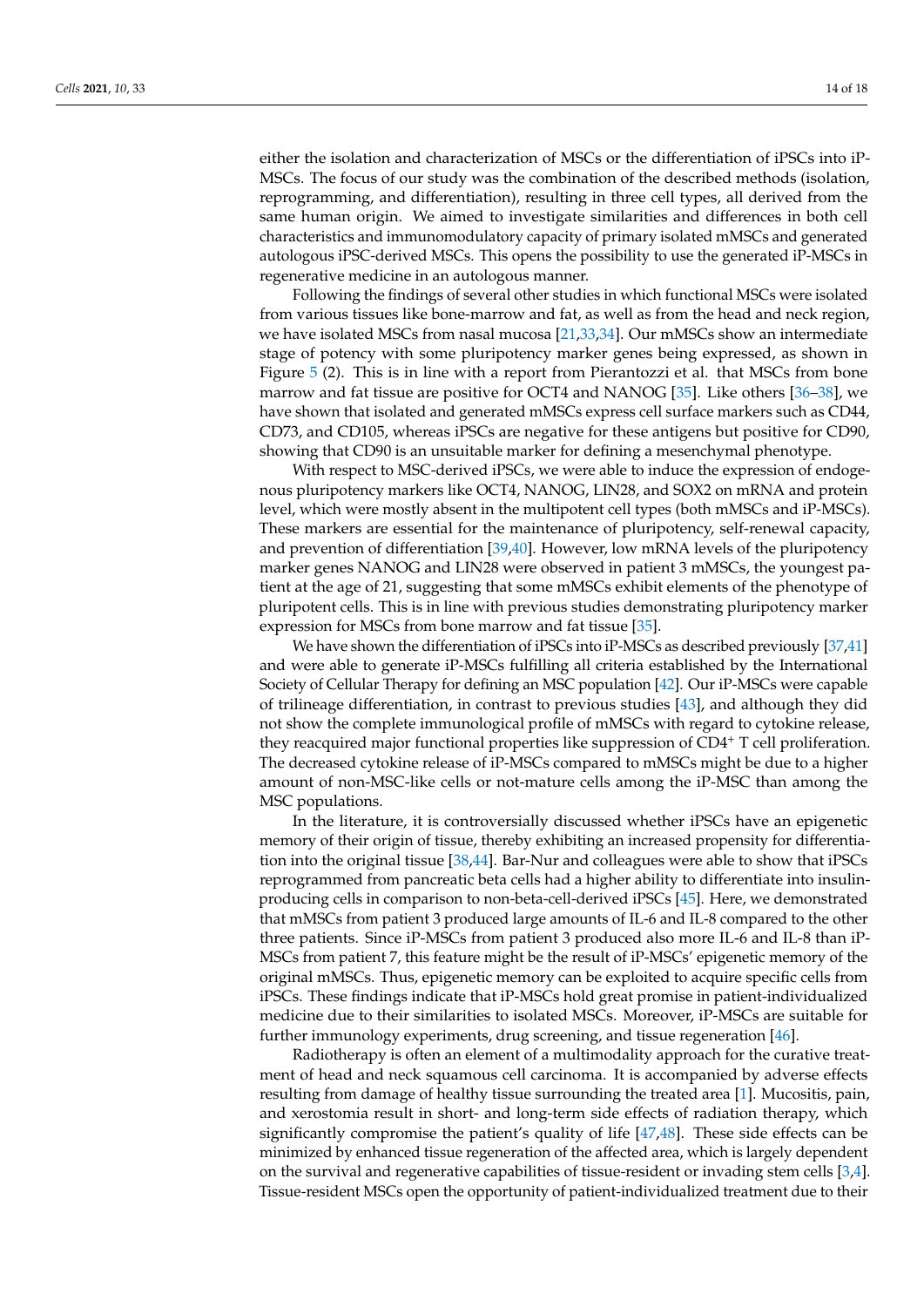regenerative and immunological abilities. The isolation of stem cells from patient tissue has been described thoroughly in the past [\[49\]](#page-17-3). However, in vitro growth and multiplying of MSC subside at some point, which leads to a significant disadvantage in clinical and practical application [\[50,](#page-17-4)[51\]](#page-17-5). To overcome this hurdle, iPSCs reprogrammed from several somatic original materials can be generated as cell types with self-renewal capacity. Currently, the isolation of mMSCs prior to the beginning of radiation therapy is debated [\[52](#page-17-6)[,53\]](#page-17-7). Those mMSCs could be reprogrammed in iPSCs, differentiated in autologous iP-MSCs, and then given to patients during or after therapy. Concerning adipogenic stem cells, in vivo experiments in a murine model were first performed with isolated adipogenic stem cells and iP-MSCs [\[54\]](#page-17-8). The benefit of this personalized treatment would be the autologous transplantation, which lacks the risk of rejection reaction. Simultaneously, the patient could benefit from immunomodulatory properties of the cells.

It is known that IL-6 regulates angiogenesis, collagen accumulation, and leucocyte infiltration, and in addition is involved in cell proliferation, apoptosis, survival, and differentiation [\[55,](#page-17-9)[56\]](#page-17-10). IL-8 stimulates the deposition of fibronectin and collagen during the process of wound healing and promotes cell migration and chemotaxis of keratinocytes [\[57](#page-17-11)[–59\]](#page-17-12). Both mMSCs and iP-MSCs in our study secreted IL-6 and IL-8, which underlines the immunomodulatory capacities of iP-MSCs.

One key challenge to our new method is its reproducibility, standardization, and efficiency. The isolation of MSCs from the nasal mucosa is a simple and straightforward process. We managed to isolate the cells and reprogram and differentiate them to iP-MSCs within 16 to 18 weeks. Furthermore, the iPSCs are suitable as an endless stack for patients' cells and material to differentiate more specific cells for the patients need.

# **5. Conclusions**

In the present study, we generated induced pluripotent stem cells from isolated human mMSCs of the upper respiratory tract and differentiated them back into corresponding induced pluripotent stem cell-derived MSCs. Both mesenchymal stem cell types were highly similar in terms of morphology, clonogenic and differentiation potential, and cell surface marker expression. They also shared an immunomodulatory potential with respect to the secretion of cytokines and the ability to inhibit T cell proliferation. Therefore, they might hold great potential in numerous clinical applications.

**Supplementary Materials:** The following are available online at [https://www.mdpi.com/2073-440](https://www.mdpi.com/2073-4409/10/1/33/s1) [9/10/1/33/s1,](https://www.mdpi.com/2073-4409/10/1/33/s1) Table S1: Antibodies used in Fluorescence-activated cell sorting, Table S2: Antibodies used in Immunocytochemistry, Table S3: Primers used in RT-PCR, Table S4: Cell surface marker expression on a patient-specific level; Figure S1: Immunomodulatory potential of nasal mucosa mesenchymal stem cells (mMSCs), induced pluripotent stem cells (iPSC) and induced pluripotent stem cell-derived mesenchymal stem cells (iP-MSCs) on a patient-specific level.

**Author Contributions:** Conceptualization, M.J. and K.S.-B.; methodology, M.J., R.D., and K.S.-B.; software, M.H.; validation, M.J., R.D., and K.S.-B.; formal analysis, M.H.; Investigation, M.H.; Resources, M.J., J.K., R.D., and K.S.-B.; data curation, M.J. and K.S.-B.; writing—original draft preparation, M.J., M.H., J.L.S., and K.S.-B.; writing—review and editing, M.J., M.H., J.L.S., J.K., M.C., R.D., and K.S.-B; Visualization, M.H., J.L.S., and K.S.-B.; Supervision, M.J. and K.S.-B.; project administration, M.J. and K.S.-B.; funding acquisition, K.S.-B. All authors have read and agreed to the published version of the manuscript.

**Funding:** This work was supported by the German Heart Foundation/German Foundation of Heart Research [AZ. F/38/18] (to KSB), and the Else-Kröner Fresenius Foundation [2017-A137] (to KSB), and the Fritz Thyssen Foundation [Az 10.19.2.026MN] to KSB.

**Institutional Review Board Statement:** The study were conducted in full accordance with ethical principles, including the World Medical Association Declaration of Helsinki and approved by the ethics committee of the Universitätsmedizin Göttingen, Georg-August-Universität Göttingen, Göttingen, Germany, with ethics number 3/4/17 and 10/9/15.

**Informed Consent Statement:** Informed consent was obtained from all subjects involved in the study.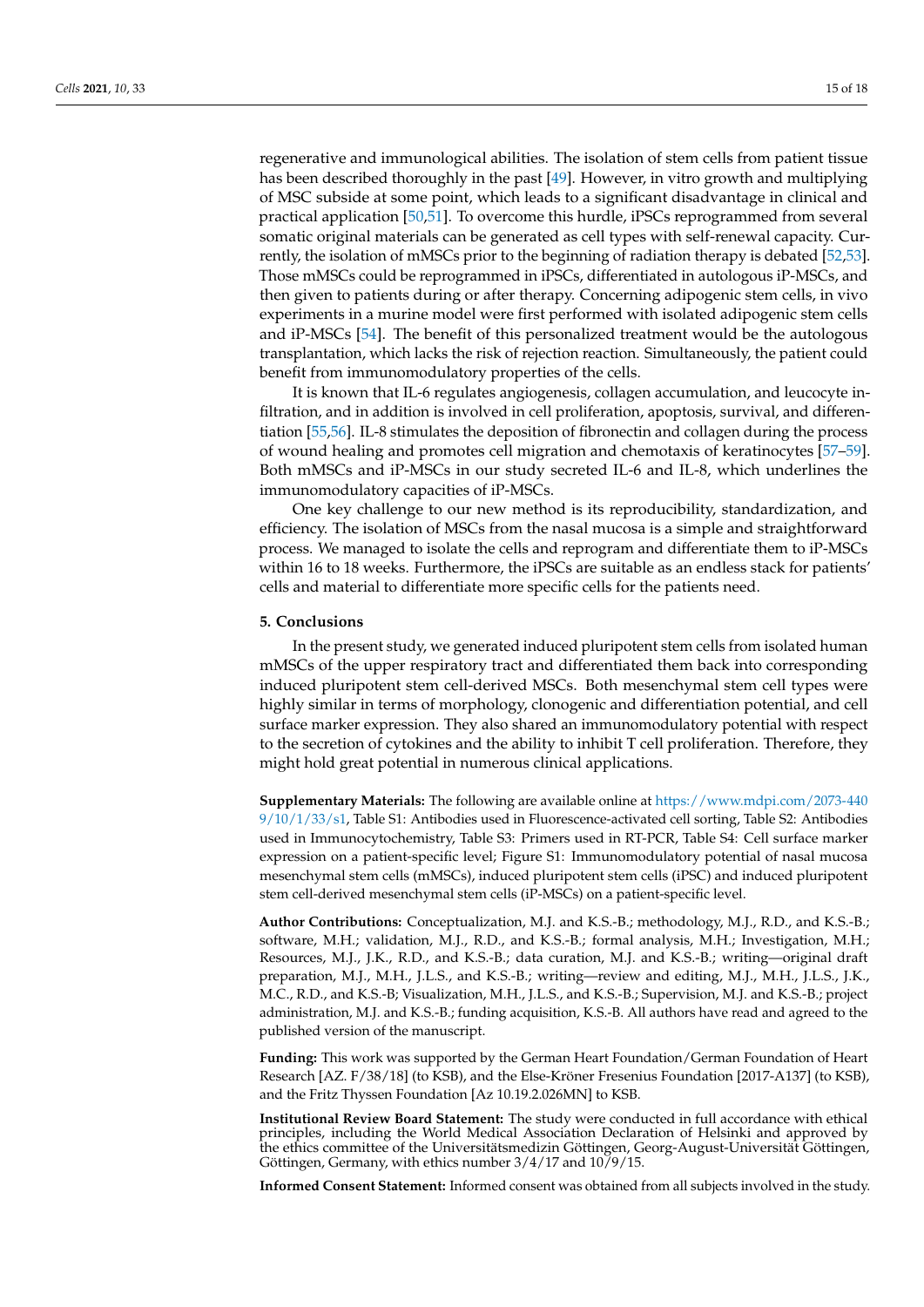**Data Availability Statement:** The data presented in this study are available in the article and supplementary material here.

**Acknowledgments:** The authors are indebted to the support and work of Arndt F. Schilling and Kai O. Boeker. The authors would like to thank Leslie Elsner, Sandra Georgi, Johanna Heine, and Carmen Klopper for excellent technical assistance.

**Conflicts of Interest:** The authors declare no conflict of interest.

# **References**

- <span id="page-15-0"></span>1. Grégoire, V.; Langendijk, J.A.; Nuyts, S. Advances in Radiotherapy for Head and Neck Cancer. *J. Clin. Oncol.* **2015**, *33*, 3277–3284. [\[CrossRef\]](http://dx.doi.org/10.1200/JCO.2015.61.2994) [\[PubMed\]](http://www.ncbi.nlm.nih.gov/pubmed/26351354)
- <span id="page-15-1"></span>2. Kim, H.; Choi, S.M.; Kim, H.S. Mesenchymal stem cell-derived secretome and microvesicles as a cell-free therapeutics for neurodegenerative disorders. *Tissue Eng. Regen. Med.* **2013**, *10*, 93–101. [\[CrossRef\]](http://dx.doi.org/10.1007/s13770-013-0010-7)
- <span id="page-15-2"></span>3. Youssef, A.; Aboalola, D.; Han, V.K. The roles of insulin like growth factors in mesenchymal stem cell niche. *Stem Cells Int.* **2017**, *2017*, 9453108. [\[CrossRef\]](http://dx.doi.org/10.1155/2017/9453108) [\[PubMed\]](http://www.ncbi.nlm.nih.gov/pubmed/28298931)
- <span id="page-15-3"></span>4. Peng, Y.; Chen, X.; Liu, Q.; Zhang, X.; Huang, K.; Liu, L. Mesenchymal stromal cells infusions improve refractory chronic graft versus host disease through an increase of CD5+ regulatory B cells producing interleukin 10. *Leukemia* **2015**, 636–646. [\[CrossRef\]](http://dx.doi.org/10.1038/leu.2014.225) [\[PubMed\]](http://www.ncbi.nlm.nih.gov/pubmed/25034146)
- <span id="page-15-4"></span>5. Horwitz, E.; Le Blanc, K.; Dominici, M.; Mueller, I.; Slaper-Cortenbach, I.; Marini, F.; Deans, R.; Krause, D.; Keating, A. Clarification of the nomenclature for MSC: The International Society for Cellular Therapy position statement. *Cytotherapy* **2005**, *7*, 393–395. [\[CrossRef\]](http://dx.doi.org/10.1080/14653240500319234) [\[PubMed\]](http://www.ncbi.nlm.nih.gov/pubmed/16236628)
- <span id="page-15-5"></span>6. Kolf, C.; Cho, E.; Tuan, R. Mesenchymal stromal cells. Biology of adult mesenchymal stem cells: Regulation of niche, self-renewal and differentiation. *Arthritis Res. Ther.* **2007**, *9*, 204. [\[CrossRef\]](http://dx.doi.org/10.1186/ar2116)
- <span id="page-15-6"></span>7. Pittenger, M.F.; Mackay, A.M.; Beck, S.C. Multilineage potential of adult human mesenchymal stem cells. *Science* **1999**, *284*, 142–147. [\[CrossRef\]](http://dx.doi.org/10.1126/science.284.5411.143)
- <span id="page-15-7"></span>8. Reyes, M.; Lund, T.; Lenvik, T.; Aguiar, D.; Koodie, L.; Verfaillie, C.M. Purification and ex vivo expansion of postnatal human marrow mesodermal progenitor cells. *Blood* **2001**, *98*, 2615–2625. [\[CrossRef\]](http://dx.doi.org/10.1182/blood.V98.9.2615)
- <span id="page-15-8"></span>9. Zhang, W.; Ge, W.; Li, C.; You, S.; Liao, L.; Han, Q.; Deng, W.; Zhao, R. Effects of mesenchymal stem cells on differentiation, maturation, and function of human monocyte-derived dendritic cells. *Stem Cells Dev.* **2004**, *13*, 263–271. [\[CrossRef\]](http://dx.doi.org/10.1089/154732804323099190)
- 10. Di Nicola, M.; Carlo-Stella, C.; Magni, M.; Milanesi, M.; Longoni, P.; Matteucci, P.; Grisanti, S.; Gianni, A. Human bone marrowstromal cells suppress T-lymphocyte proliferation induced by cellular ornonspecific mitogenic stimuli. *Blood* **2002**, *99*, 3838–3843. [\[CrossRef\]](http://dx.doi.org/10.1182/blood.V99.10.3838)
- 11. Corcione, A.; Benvenuto, F.; Ferretti, E.; Giunti, D.; Cappiello, V.; Cazzanti, F.; Risso, M.; Gualandi, F.; Mancardi, G.; Pistoia, V.; et al. Human mesenchymal stem cells modulate B-cell functions. *Blood* **2006**, *107*, 367–372. [\[CrossRef\]](http://dx.doi.org/10.1182/blood-2005-07-2657) [\[PubMed\]](http://www.ncbi.nlm.nih.gov/pubmed/16141348)
- <span id="page-15-9"></span>12. Spaggiari, G.; Capobianco, A.; Abdelrazik, H.; Becchetti, F.; Mingari, M.; Moretta, L. Mesenchymal stem cells inhibit natural killercellproliferation, cytotoxicity, and cytokine production: Role of indoleamine2,3-dioxygenase and prostaglandin E2. *Blood* **2008**, *111*, 1327–1333. [\[CrossRef\]](http://dx.doi.org/10.1182/blood-2007-02-074997) [\[PubMed\]](http://www.ncbi.nlm.nih.gov/pubmed/17951526)
- <span id="page-15-10"></span>13. Nicolay, N.H.; Perez, R.L.; Debus, J.; Huber, P.E. Mesenchymal stem cellsdA new hope for radiotherapy-induced tissue damage? *Cancer Lett.* **2015**, *366*, 133–140. [\[CrossRef\]](http://dx.doi.org/10.1016/j.canlet.2015.06.012) [\[PubMed\]](http://www.ncbi.nlm.nih.gov/pubmed/26166559)
- <span id="page-15-11"></span>14. Williams, A.R.; Hare, J.M. Mesenchymal stem cells: Biology, patho- physiology, translational findings, and therapeutic implications for cardiac disease. *Circ. Res.* **2011**, *109*, 923–940. [\[CrossRef\]](http://dx.doi.org/10.1161/CIRCRESAHA.111.243147) [\[PubMed\]](http://www.ncbi.nlm.nih.gov/pubmed/21960725)
- <span id="page-15-12"></span>15. Petri, R.; Hackel, A.; Hahnel, K. Activated tissue-resident mesenchymal stromal cells regulate natural killer cell immune and tissue-regenerative function. *Stem Cell Rep.* **2017**, *9*, 985–998. [\[CrossRef\]](http://dx.doi.org/10.1016/j.stemcr.2017.06.020)
- <span id="page-15-13"></span>16. Gronhoj, C.; Jensen, D.H.; Vester-Glowinski, P.; Jensen, S.B.; Bardow, A.; Oliveri, R.S.; Fog, L.M.; Specht, L.; Thomsen, C.; Darkner, S.; et al. Safety and Efficacy of Mesenchymal Stem Cells for Radiation-Induced Xerostomia: A Randomized, Placebo-Controlled Phase 1/2 Trial (MESRIX). *Int. J. Radiat. Oncol. Biol. Phys.* **2018**, *101*, 581–592. [\[CrossRef\]](http://dx.doi.org/10.1016/j.ijrobp.2018.02.034)
- <span id="page-15-14"></span>17. Phinney, D. Functional heterogeneity of mesenchymal stem cells: Implications for cell therapy. *J. Cell. Biochem.* **2012**, *113*, 2806–2812. [\[CrossRef\]](http://dx.doi.org/10.1002/jcb.24166)
- <span id="page-15-15"></span>18. Hass, R.; Kasper, C.; Bohm, S.; Jacobs, R. Different populations and sources of human mesenchymal stem cells (MSC): A comparison of adult and neonatal tissue-derived MSC. *Cell Commun. Signal.* **2011**, *9*, 12. [\[CrossRef\]](http://dx.doi.org/10.1186/1478-811X-9-12)
- 19. Muraglia, A.; Cancedda, R.; Quarto, R. Clonal mesenchymal progenitors from human bone marrow differentiate in vitro according to a hierarchical model. *J. Cell Sci.* **2000**, *113*, 1161–1166.
- <span id="page-15-16"></span>20. Lei, J.; Hui, D.; Huang, W.; Liao, Y.; Yang, L.; Liu, L. Heterogeneity of the biological properties and gene expression profiles of murine bone marrow stromal cells. *Int. J. Biochem. Cell Biol.* **2013**, *45*, 2431–2443. [\[CrossRef\]](http://dx.doi.org/10.1016/j.biocel.2013.07.015)
- <span id="page-15-17"></span>21. Spiegel, J.; Hambrecht, M.; Kohlbauer, V.; Haubner, F.; Ihler, F.; Canis, M.; Schilling, A.; Böker, K.; Dressel, R.; Streckfuss-Bömeke, K.; et al. Radiation-induced sensitivity of tissue-resident mesenchymal stem cells in the head and neck region. *Head Neck* **2019**, *41*, 2892–2903. [\[CrossRef\]](http://dx.doi.org/10.1002/hed.25768) [\[PubMed\]](http://www.ncbi.nlm.nih.gov/pubmed/31017352)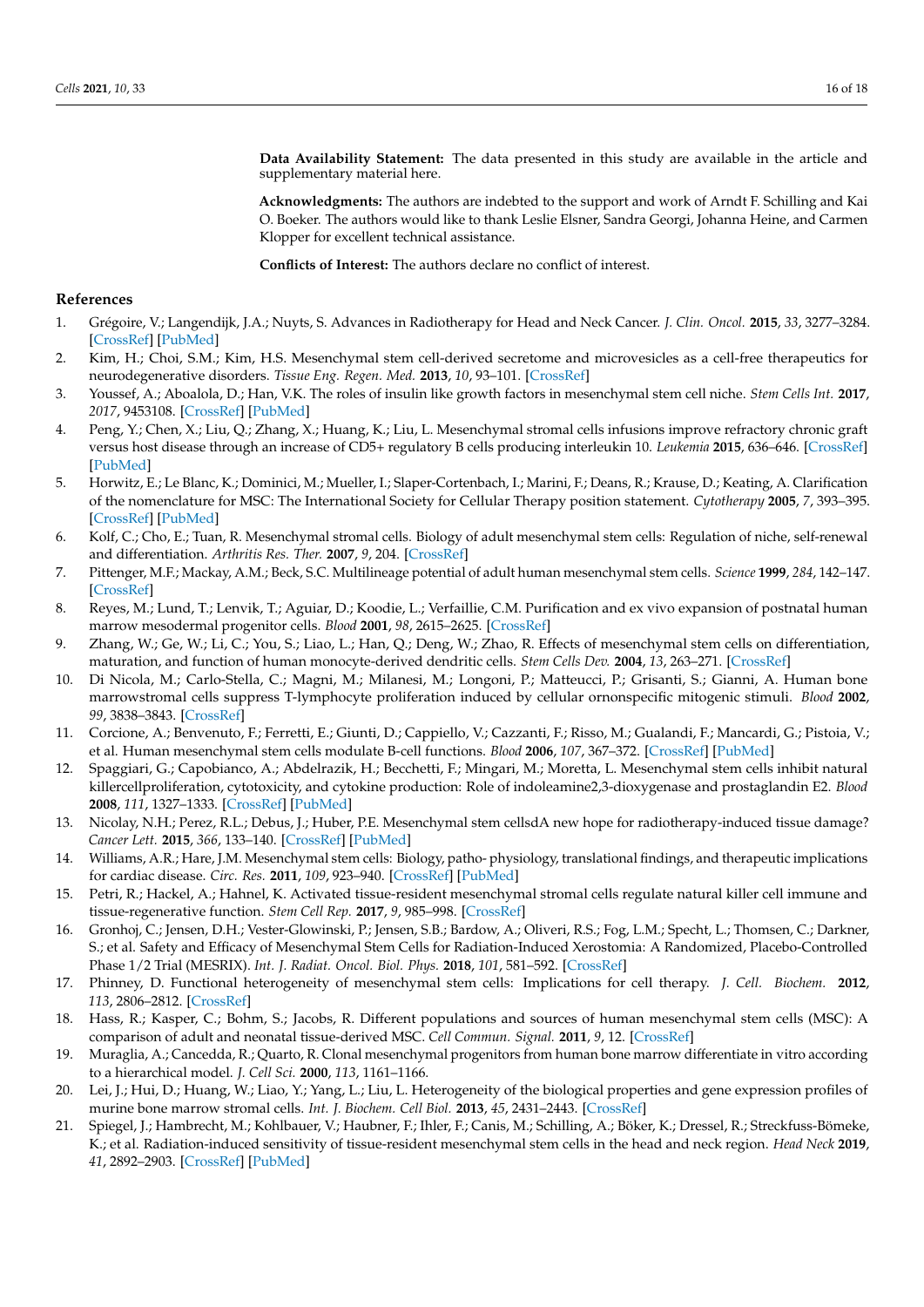- <span id="page-16-0"></span>22. Streckfuss-Bomeke, K.; Wolf, F.; Azizian, A.; Stauske, M.; Tiburcy, M.; Wagner, S.; Hubscher, D.; Dressel, R.; Chen, S.; Jende, J.; et al. Comparative study of human-induced pluripotent stem cells derived from bone marrow cells, hair keratinocytes, and skin fibroblasts. *Eur. Heart J.* **2013**, *34*, 2618–2629. [\[CrossRef\]](http://dx.doi.org/10.1093/eurheartj/ehs203) [\[PubMed\]](http://www.ncbi.nlm.nih.gov/pubmed/22798560)
- <span id="page-16-1"></span>23. Hanses, U.; Kleinsorge, M.; Roos, L.; Yigit, G.; Li, Y.; Barbarics, B.; El-Battrawy, I.; Lan, H.; Tiburcy, M.; Hindmarsh, R.; et al. Intronic CRISPR Repair in a Preclinical Model of Noonan Syndrome-Associated Cardiomyopathy. *Circulation* **2020**, *142*, 1059–1076. [\[CrossRef\]](http://dx.doi.org/10.1161/CIRCULATIONAHA.119.044794) [\[PubMed\]](http://www.ncbi.nlm.nih.gov/pubmed/32623905)
- 24. Liang, P.; Sallam, K.; Wu, H.; Li, Y.; Itzhaki, I.; Garg, P.; Zhang, Y.; Vermglinchan, V.; Lan, F.; Gu, M.; et al. Patient-Specific and Genome-Edited Induced Pluripotent Stem Cell-Derived Cardiomyocytes Elucidate Single-Cell Phenotype of Brugada Syndrome. *J. Am. Coll. Cardiol.* **2016**, *68*, 2086–2096. [\[CrossRef\]](http://dx.doi.org/10.1016/j.jacc.2016.07.779)
- <span id="page-16-2"></span>25. Streckfuss-Bomeke, K.; Tiburcy, M.; Fomin, A.; Luo, X.; Li, W.; Fischer, C.; Ozcelik, C.; Perrot, A.; Sossalla, S.; Haas, J.; et al. Severe DCM phenotype of patient harboring RBM20 mutation S635A can be modeled by patient-specific induced pluripotent stem cell-derived cardiomyocytes. *J. Mol. Cell Cardiol.* **2017**, *113*, 9–21. [\[CrossRef\]](http://dx.doi.org/10.1016/j.yjmcc.2017.09.008)
- <span id="page-16-3"></span>26. Menasche, P.; Vanneaux, V.; Fabreguettes, J.R.; Bel, A.; Tosca, L.; Garcia, S.; Bellamy, V.; Farouz, Y.; Pouly, J.; Damour, O.; et al. Towards a clinical use of human embryonic stem cell-derived cardiac progenitors: A translational experience. *Eur. Heart J.* **2015**, *36*, 743–750. [\[CrossRef\]](http://dx.doi.org/10.1093/eurheartj/ehu192)
- <span id="page-16-4"></span>27. Hubscher, D.; Rebs, S.; Haupt, L.; Borchert, T.; Guessoum, C.I.; Treu, F.; Kohne, S.; Maus, A.; Hambrecht, M.; Sossalla, S.; et al. A High-Throughput Method as a Diagnostic Tool for HIV Detection in Patient-Specific Induced Pluripotent Stem Cells Generated by Different Reprogramming Methods. *Stem Cells Int.* **2019**, *2019*, 2181437. [\[CrossRef\]](http://dx.doi.org/10.1155/2019/2181437)
- <span id="page-16-5"></span>28. Wang, H.; Li, D.; Zhai, Z.; Zhang, X.; Huang, W.; Chen, X.; Huang, L.; Liu, H.; Sun, J.; Zou, Z.; et al. Characterization and Therapeutic Application of Mesenchymal Stem Cells with Neuromesodermal Origin from Human Pluripotent Stem Cells. *Theranostics* **2019**, *9*, 1683–1697. [\[CrossRef\]](http://dx.doi.org/10.7150/thno.30487)
- <span id="page-16-6"></span>29. Hol, M.K.; Huizing, E.H. Treatment of inferior turbinate pathology: A review and critical evaluation of the different techniques. *Rhinology* **2000**, *38*, 157–166.
- <span id="page-16-7"></span>30. Jakob, M.; Hemeda, H.; Janeschik, S. Human nasal mucosa contains tissue-resident immunologically responsive mesenchymal stromal cells. *Stem Cells Dev.* **2010**, *19*, 635–644. [\[CrossRef\]](http://dx.doi.org/10.1089/scd.2009.0245)
- <span id="page-16-8"></span>31. Okita, K.; Matsumura, Y.; Sato, Y.; Okada, A.; Morizane, A.; Okamoto, S. A more efficient method to generate integration-free human iPS cells. *Nat. Methods* **2011**, *8*, 409–412. [\[CrossRef\]](http://dx.doi.org/10.1038/nmeth.1591) [\[PubMed\]](http://www.ncbi.nlm.nih.gov/pubmed/21460823)
- <span id="page-16-9"></span>32. Isernhagen, A.; Malzahn, D.; Viktorova, E.; Elsner, L.; Monecke, S.; von Bonin, F.; Kilisch, M.; Wermuth, J.M.; Walther, N.; Balavarca, Y.; et al. The MICA-129 dimorphism affects NKG2D signaling and outcome of hematopoietic stem cell transplantation. *EMBO Mol. Med.* **2015**, *7*, 1480–1502. [\[CrossRef\]](http://dx.doi.org/10.15252/emmm.201505246) [\[PubMed\]](http://www.ncbi.nlm.nih.gov/pubmed/26483398)
- <span id="page-16-10"></span>33. Young, H.E.; Steele, T.A.; Bray, R.A.; Hudson, J.; Floyd, J.A.; Hawkins, K.; Thomas, K.; Austin, T.; Edwards, C.; Cuzzourt, J.; et al. Human reserve pluripotent mesenchymal stem cells are present in the connective tissues of skeletal muscle and dermis derived from fetal, adult, and geriatric donors. *Anat. Rec.* **2001**, *264*, 51–62. [\[CrossRef\]](http://dx.doi.org/10.1002/ar.1128) [\[PubMed\]](http://www.ncbi.nlm.nih.gov/pubmed/11505371)
- <span id="page-16-11"></span>34. Katz, A.J.; Tholpady, A.; Tholpady, S.S.; Shang, H.; Ogle, R.C. Cell surface and transcriptional characterization of human adipose-derived adherent stromal (hADAS) cells. *Stem Cells* **2005**, *23*, 412–423. [\[CrossRef\]](http://dx.doi.org/10.1634/stemcells.2004-0021)
- <span id="page-16-12"></span>35. Pierantozzi, E.; Gava, B.; Manini, I.; Roviello, F.; Marotta, G.; Chiavarelli, M.; Sorrentino, V. Pluripotency regulators in human mesenchymal stem cells: Expression of NANOG but not of OCT-4 and SOX-2. *Stem Cells Dev.* **2011**, *20*, 915–923. [\[CrossRef\]](http://dx.doi.org/10.1089/scd.2010.0353)
- <span id="page-16-13"></span>36. Frobel, J.; Hemeda, H.; Lenz, M.; Abagnale, G.; Joussen, S.; Denecke, B.; Saric, T.; Zenke, M.; Wagner, W. Epigenetic rejuvenation of mesenchymal stromal cells derived from induced pluripotent stem cells. *Stem Cell Rep.* **2014**, *3*, 414–422. [\[CrossRef\]](http://dx.doi.org/10.1016/j.stemcr.2014.07.003)
- <span id="page-16-17"></span>37. Diederichs, S.; Tuan, R.S. Functional comparison of human-induced pluripotent stem cell-derived mesenchymal cells and bone marrow-derived mesenchymal stromal cells from the same donor. *Stem Cells Dev.* **2014**, *23*, 1594–1610. [\[CrossRef\]](http://dx.doi.org/10.1089/scd.2013.0477)
- <span id="page-16-14"></span>38. Hynes, K.; Menicanin, D.; Mrozik, K.; Gronthos, S.; Bartold, P.M. Generation of functional mesenchymal stem cells from different induced pluripotent stem cell lines. *Stem Cells Dev.* **2014**, *23*, 1084–1096. [\[CrossRef\]](http://dx.doi.org/10.1089/scd.2013.0111)
- <span id="page-16-15"></span>39. Chambers, I.; Colby, D.; Robertson, M.; Nichols, J.; Lee, S.; Tweedie, S.; Smith, A. Functional expression cloning of Nanog, a pluripotency sustaining factor in embryonic stem cells. *Cell* **2003**, *113*, 643–655. [\[CrossRef\]](http://dx.doi.org/10.1016/S0092-8674(03)00392-1)
- <span id="page-16-16"></span>40. Boyer, L.A.; Lee, T.I.; Cole, M.F.; Johnstone, S.E.; Levine, S.S.; Zucker, J.P.; Guenther, M.G.; Kumar, R.M.; Murray, H.L.; Jenner, R.G.; et al. Core transcriptional regulatory circuitry in human embryonic stem cells. *Cell* **2005**, *122*, 947–956. [\[CrossRef\]](http://dx.doi.org/10.1016/j.cell.2005.08.020)
- <span id="page-16-18"></span>41. Liu, G.H.; Ding, Z.; Izpisua Belmonte, J.C. iPSC technology to study human aging and aging-related disorders. *Curr. Opin. Cell Biol.* **2012**, *24*, 765–774. [\[CrossRef\]](http://dx.doi.org/10.1016/j.ceb.2012.08.014) [\[PubMed\]](http://www.ncbi.nlm.nih.gov/pubmed/22999273)
- <span id="page-16-19"></span>42. Dominici, M.; Blanc, K.L.; Mueller, I. Minimal criteria for defining multipotent mesenchymal stromal cells. The International Society for Cellular Therapy position statement. *Cytotherapy* **2006**, *8*, 315–317. [\[CrossRef\]](http://dx.doi.org/10.1080/14653240600855905) [\[PubMed\]](http://www.ncbi.nlm.nih.gov/pubmed/16923606)
- <span id="page-16-20"></span>43. Kang, R.; Zhou, Y.; Tan, S.; Zhou, G.; Aagaard, L.; Xie, L.; Bunger, C.; Bolund, L.; Luo, Y. Mesenchymal stem cells derived from human induced pluripotent stem cells retain adequate osteogenicity and chondrogenicity but less adipogenicity. *Stem Cell Res. Ther.* **2015**, *6*, 144. [\[CrossRef\]](http://dx.doi.org/10.1186/s13287-015-0137-7) [\[PubMed\]](http://www.ncbi.nlm.nih.gov/pubmed/26282538)
- <span id="page-16-21"></span>44. Kim, K.; Doi, A.; Wen, B.; Ng, K.; Zhao, R.; Cahan, P.; Kim, J.; Aryee, M.J.; Ji, H.; Ehrlich, L.I.; et al. Epigenetic memory in induced pluripotent stem cells. *Nature* **2010**, *467*, 285–290. [\[CrossRef\]](http://dx.doi.org/10.1038/nature09342)
- <span id="page-16-22"></span>45. Bar-Nur, O.; Russ, H.A.; Efrat, S.; Benvenisty, N. Epigenetic memory and preferential lineage-specific differentiation in induced pluripotent stem cells derived from human pancreatic islet beta cells. *Cell Stem Cell* **2011**, *9*, 17–23. [\[CrossRef\]](http://dx.doi.org/10.1016/j.stem.2011.06.007)